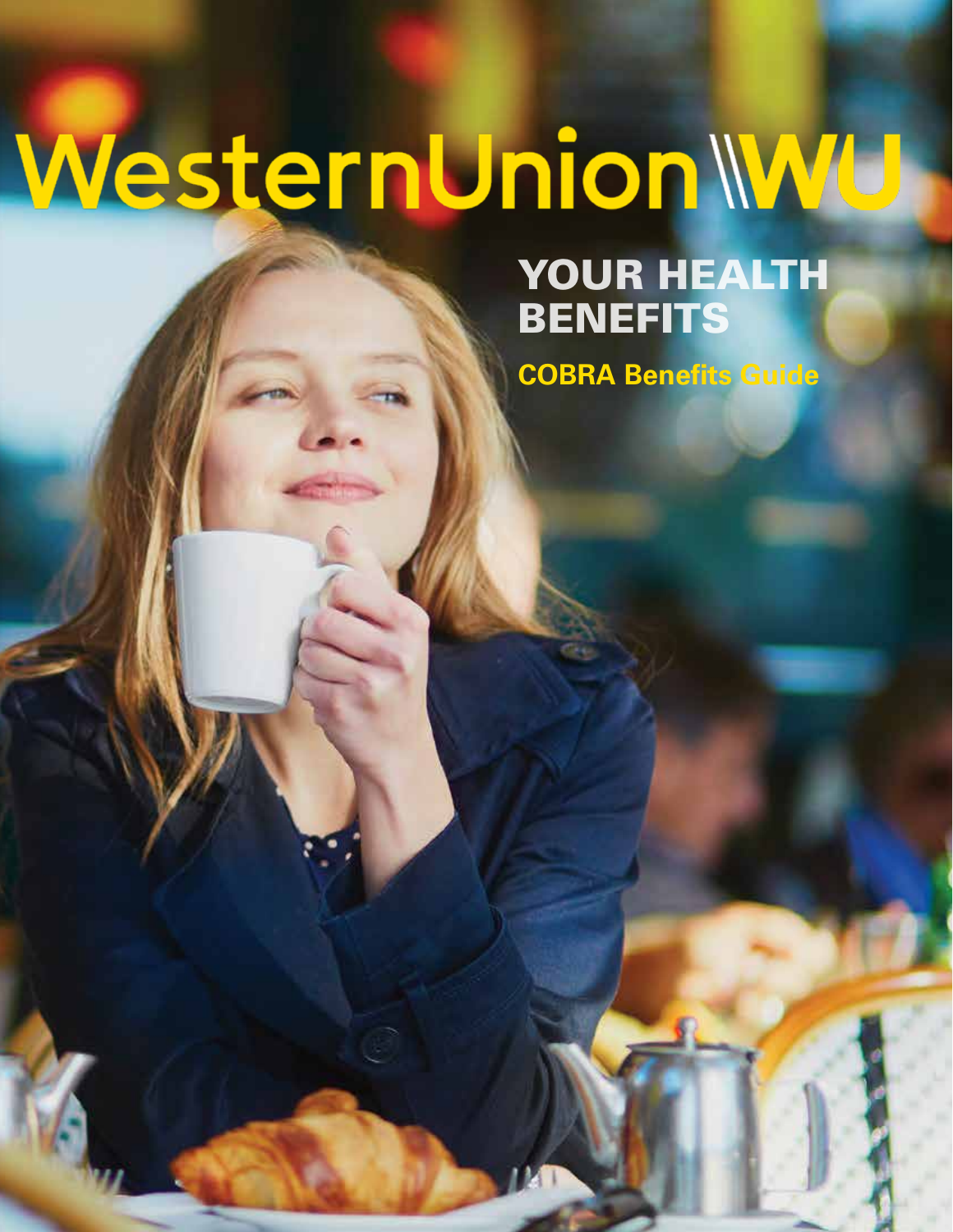## **2022 COBRA GUIDE**

# **INSIDE THIS GUIDE**

- [Key Words to Know](#page-2-0)
- [Medical Benefits](#page-3-0)
- [Cigna Medical Plans at a Glance](#page-4-0)
- [Cigna Prescription Drug Benefits](#page-5-0)
- [Kaiser Medical Plans at a Glance](#page-6-0)
- [Kaiser Prescription Drug Benefits](#page-7-0)
- [Mercer Marketplace 365+ HUB](#page-8-0)
- [Dental and Vision](#page-9-0)
- [Employee Assistance Program \(EAP\)](#page-10-0)
- [Other Important Health-related Information](#page-11-0)
- [Contact Information](#page-18-0)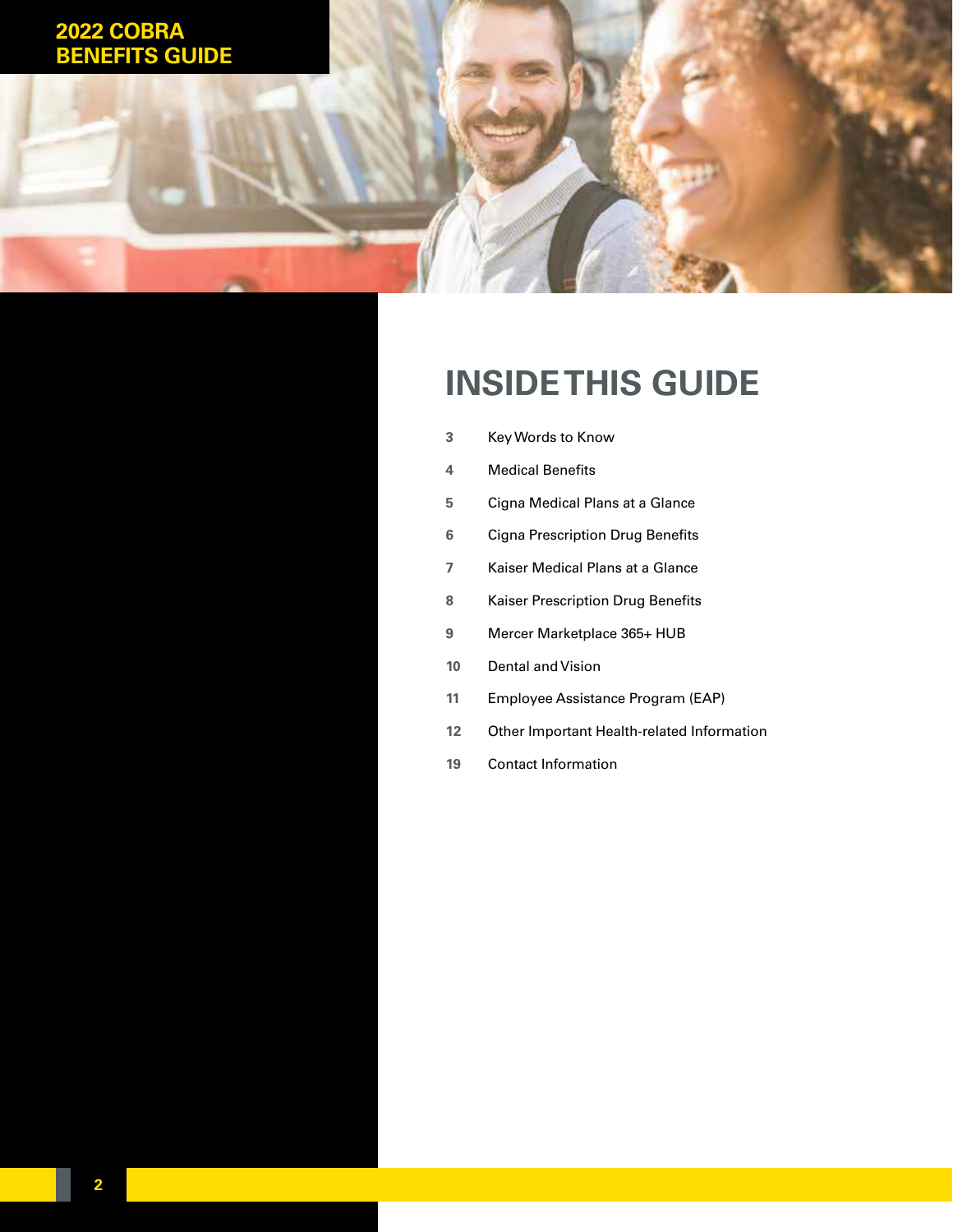<span id="page-2-0"></span>

# **KEY WORDS TO KNOW**

**COBRA:** A federal law that may allow you to temporarily keep health coverage after your employment ends, you lose coverage as a dependent of the covered employee, or another qualifying event. If you elect COBRA coverage, you pay 100% of the premiums, including the share the employer used to pay, plus a small administrative fee.

**Copay:** This is a fixed amount that you are required to pay for medical services at the time of each visit. It does not apply toward the deductible. The copays are only applicable if you elect the 900 Deductible Plan.

**Deductible:** The amount you pay before the plan begins to pay.

**Out-of-Pocket Costs:** Expenses you pay yourself, such as deductibles, copays, coinsurance and non-covered services.

**Out-of-Pocket Maximum**: The plan protects you financially by limiting the total amount you will pay each year for medical care. As long as you use in-network providers, once you meet your out-of-pocket maximum, the plan pays 100% of your eligible expenses for the remainder of the year. (For out-of-network providers, the plan will pay 100% of the "usual and customary" charge. You are responsible for any amount in excess of the usual and customary charge.) Note that if you choose Kaiser, there is no coverage for out-of-network services. The out-ofpocket maximum will vary based on which plan you choose.

**Coinsurance:** Once the deductible is met, you and the plan will each pay a designated percentage of the cost for care, which is called coinsurance. The coinsurance will vary based on which plan you choose.

**Prescription Drugs:** When you enroll in a medical plan, you automatically receive prescription drug benefits. The amount you pay depends on whether your prescription drug is a generic (tier 1), brand name formulary (tier 2), or brand name non-formulary (tier 3), as shown below:

| TIFR | <b>YOU PAY</b>                       | <b>WHAT'S COVERED</b>                                                                                                                                                                                                                                                     |
|------|--------------------------------------|---------------------------------------------------------------------------------------------------------------------------------------------------------------------------------------------------------------------------------------------------------------------------|
|      | Lowest<br><b>Cost Sharing</b>        | <b>Most Generic Prescription Drugs</b><br>Generic prescription drugs use the same active ingredients as<br>brand-name prescription drugs and work the same way. Generic drugs<br>are equivalent to a brand product in dosage form, strength, quality and<br>intended use. |
|      | Second Lowest<br><b>Cost Sharing</b> | <b>Preferred Brand Name Drugs</b><br>Drugs sold under a specific trade name that are favorably priced by the<br>pharmacy plan.                                                                                                                                            |
| 3    | Highest<br><b>Cost Sharing</b>       | <b>Non-Preferred Brand Name Drugs</b><br>Drugs sold under a specific trade name that have a reasonable, more<br>cost-effective alternative on Tier 1 or Tier 2.                                                                                                           |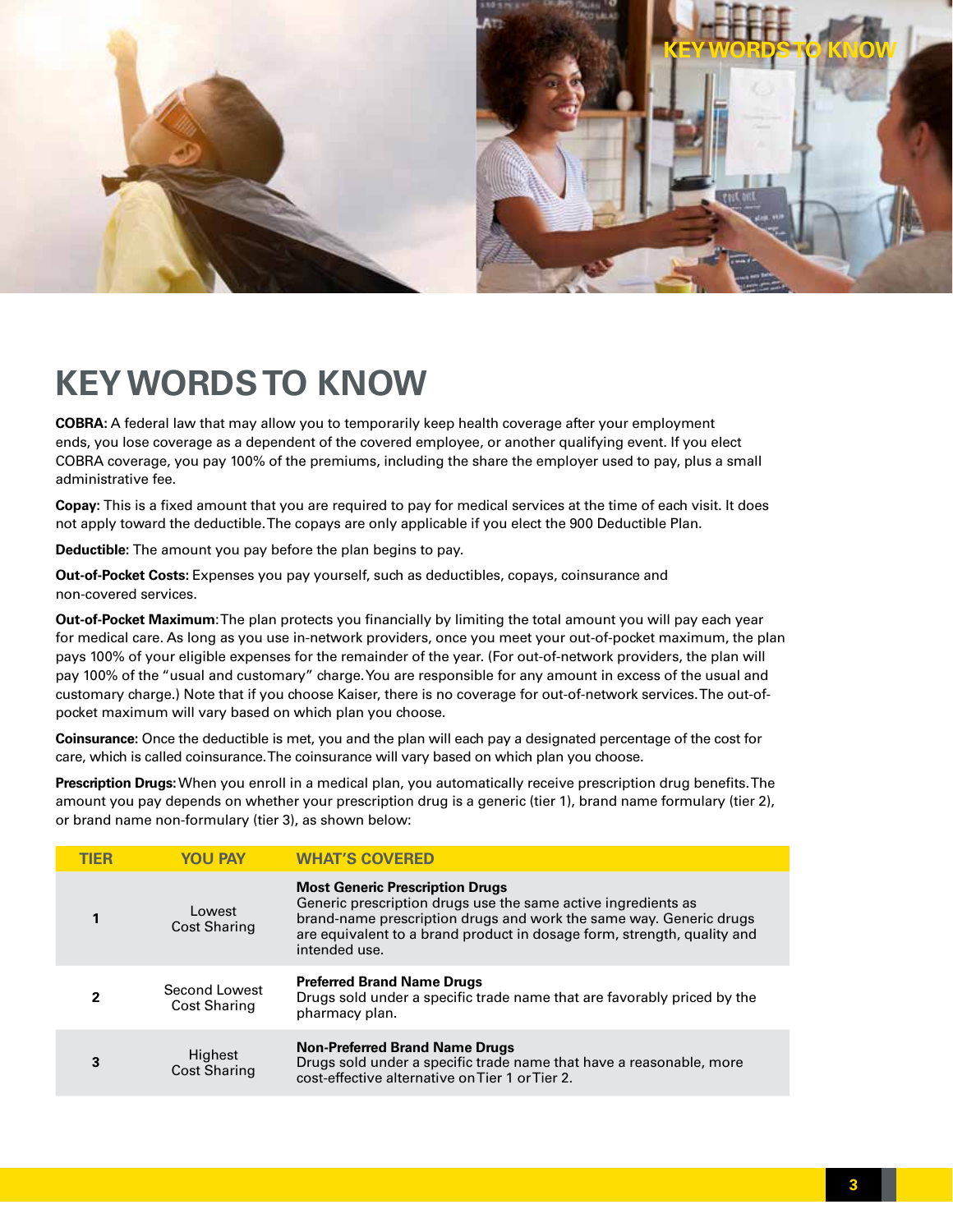## <span id="page-3-0"></span>**2022 COBRA BENEFITS GUIDE**

## **Telehealth**

With all Western Union medical plans, you have access to quality health care and mental health providers via the phone or online consultations, available 24/7/365 through the use of telehealth services.

The telehealth provider will vary depending on which carrier you choose. Cigna uses MDLIVE and other virtual providers. Most Kaiser providers offer the ability to have a visit via phone/video, so you schedule a virtual visit with your existing provider.

## **When to Use Telehealth:**

- » If you are considering the ER or urgent care center for a non-emergency medical issue
- » Your primary care physician is not available
- » Traveling and in need of medical and mental health care
- » During or after normal business hours, nights, weekends and even holidays

Each time you utilize this program you will be charged a fee (amount varies by plan — see Medical Plans at a Glance for information).



# **MEDICAL BENEFITS**

Nothing is more important than your health — that is why we offer medical and prescription drug coverage.

## **CHOICE OF PLANS AND NETWORKS**

You can choose different medical plan options through Cigna or Kaiser. Each provides a range of coverage levels and costs, giving you the flexibility to select the plan that is right for you.

Medical plan offerings include:

- » 900 Deductible Plan
- » 1850 Deductible Plan
- » 2850 Deductible Plan

The network will vary depending on which carrier and which plan you choose. Your monthly costs and out-of-pocket costs will vary depending on which plan you choose.

## **PLAN FEATURES**

The plans include the following features:

- » 100% covered in-network preventive medical care for all plans. Preventive care is covered fully with no deductible and no copay or coinsurance, as long as you receive this care from in-network providers.
- » Annual deductible if you elect the 1850 or the 2850 Deductible Plans. You pay for your initial costs out-of-pocket until you meet your annual deductible. If you elect the 900 Deductible Plan, you may be responsible for the cost of some services until you meet your annual deductible. The deductible will vary based on which plan you choose.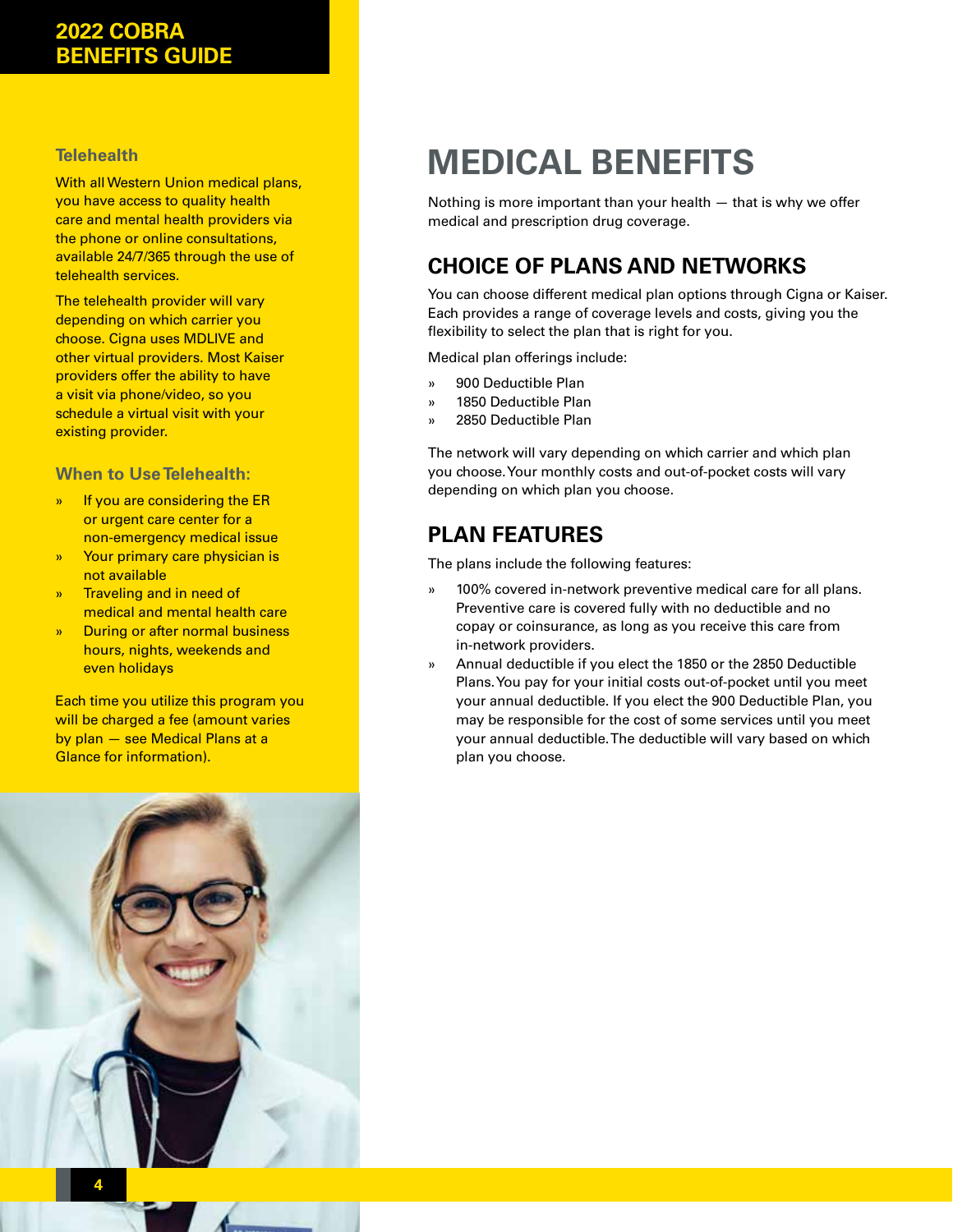# <span id="page-4-0"></span>**CIGNA MEDICAL PLANS AT A GLANCE**

This chart summarizes the coverage available under each Cigna medical plan.

|                                                                                                       | <b>900 DEDUCTIBLE</b>                                                     | <b>1850 DEDUCTIBLE</b>                                                                                               | <b>2850 DEDUCTIBLE</b>                                                                                               |
|-------------------------------------------------------------------------------------------------------|---------------------------------------------------------------------------|----------------------------------------------------------------------------------------------------------------------|----------------------------------------------------------------------------------------------------------------------|
| <b>Provider Network</b>                                                                               | A large network: Cigna Open<br><b>Access Plus Network</b>                 | A large network:<br>Cigna Open Access Network                                                                        | A narrow <sup>†</sup> network: Cigna<br><b>LocalPlus Network</b>                                                     |
| <b>Office Visit</b><br>Plan pays<br><b>In-Network</b>                                                 | 100% after \$40 primary care<br>physician copay/<br>\$80 specialist copay | 80% after deductible                                                                                                 | 70% after deductible                                                                                                 |
| Out-of-Network*                                                                                       | 60% after deductible                                                      | 60% after deductible                                                                                                 | 50% after deductible                                                                                                 |
| Deductible (Individual/Family)<br><b>In-Network</b><br>Out-of-Network*                                | \$900/\$1,800<br>\$3,000/\$6,000                                          | \$1,850/\$3,700**<br>\$3,700/\$7,400**                                                                               | \$2,850/\$5,700**<br>\$5,700/\$11,400**                                                                              |
| <b>Annual Out-of-Pocket Maximum</b><br>(Individual/Family)***<br><b>In-Network</b><br>Out-of-Network* | \$3,000/\$6,000<br>\$6,000/\$12,000                                       | \$3,500/\$6,500<br>\$7,000/\$13,000                                                                                  | \$5,500/\$11,000<br>\$11,000/\$22,000                                                                                |
| <b>Preventive Care****</b><br>Plan pays<br><b>In-Network</b><br>Out-of-Network*                       | 100% no copay<br>60% after deductible                                     | 100% no deductible<br>60% after deductible                                                                           | 100% no deductible<br>50% after deductible                                                                           |
| <b>Coinsurance Plan pays</b><br><b>In-Network</b><br>Out-of-Network*                                  | 80% after deductible<br>60% after deductible                              | 80% after deductible<br>60% after deductible                                                                         | 70% after deductible<br>50% after deductible                                                                         |
| Cigna Telehealth                                                                                      | \$40 copay                                                                | Full cost of visit, generally a<br>fixed fee of around \$50, until<br>deductible is met.<br>then coinsurance applies | Full cost of visit, generally<br>a fixed fee of around \$50,<br>until deductible is met, then<br>coinsurance applies |
| <b>Emergency Room Plan pays</b><br><b>In-Network</b><br>Out-of-Network*                               | 80% after deductible<br>80% after deductible                              | 80% after deductible<br>80% after deductible                                                                         | 70% after deductible<br>70% after deductible                                                                         |

\* Out-of-network expenses are subject to reasonable and customary limits.

\*\* You pay the full cost of your medical and prescription drug expenses until your deductible has been met.

\*\*\* Out-of-Pocket Maximum includes the deductible; once your out-of-pocket maximum is reached.

\*\*\*\* Health care reform requires that all medical plans cover a specified list of preventive care services at 100% when received in-network (list subject to change based on recommendations from federal guidelines). Cost sharing may apply for network visits when preventive care services are provided in conjunction with an office visit.

† See callout box below.

## **What is a Narrow Network?**

Your 2850 Deductible Plan is unique in that it features a narrow network, the Cigna LocalPlus network. Unlike a broader network, a narrow network features a coordinated care team dedicated to your treatment. Your primary doctor works directly with specialists to implement your treatment plan, with the result being that the care you receive is typically more consistent, efficient and cost effective.

Since a narrow network typically has a smaller number of doctors, specialists, hospitals, etc. that are considered in-network, it is important that you review the network providers prior to enrolling in the 2850 Deductible Plan. If you find that the narrow network does not have providers in your area, the 2850 plan is not an option for you to elect.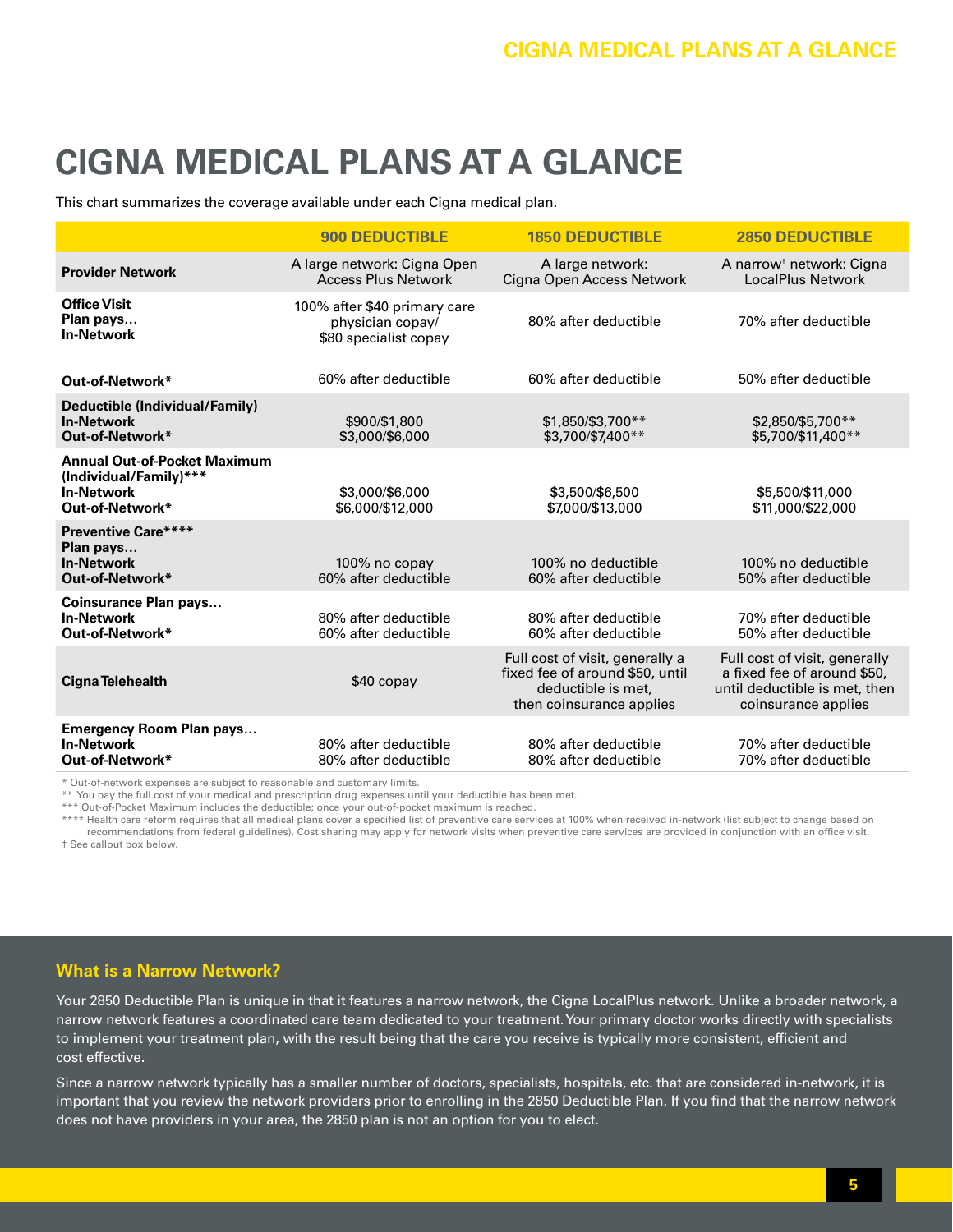<span id="page-5-0"></span>

## **CIGNA PRESCRIPTION DRUG BENEFITS**

When you enroll in a Cigna Medical Plan, you automatically receive prescription drug benefits. The amount you pay depends on:

- » Which medical plan you choose
- » Where you purchase the prescription (retail drug store or home delivery)
- » Whether your prescription drug is a generic, brand name formulary, or brand name non-formulary.

With the 1850 and 2850 Deductible Plans, you must pay for your prescription drugs out-of-pocket, until you reach your deductible.

Once you've reached your deductible, the plan will pay 80% or 70%, respectively, of the cost of your prescription medications. With the 900 Deductible Plan, you pay copay and coinsurance amounts.

## **CIGNA 90 NOWSM**

You have two options for filling your prescriptions:

- 1. Fill prescriptions at a participating retail pharmacy. You can find a list of participating pharmacies by using Cigna's online provider directory, which you can access through **[Cigna.com](http://Cigna.com)**.
- 2. Fill long-term prescriptions (31- to 90-day supply) by getting a 90-day supply at one of the 90-day retail pharmacies in your plan's new network\*, or through Cigna Home Delivery Pharmacy<sup>SM</sup>.

If you are on maintenance medications, you'll have more flexibility with Cigna 90 Now. Your plan limits the number of fills you'll receive to a 30-day supply. After you have received one fill of your 30-day prescription, you must switch to a 90-day supply, or you'll have to pay the full cost of your medication out of your own pocket, and what you pay won't count towards your plan's deductible or out-of-pocket maximum. With Cigna 90 Now, your maintenance medications will have to be filled in a 90-day supply, but you'll have more choice on where you can get your medication: either at one of the 90-day retail pharmacies in your plan's new network, or through Cigna Home Delivery Pharmacy<sup>SM</sup>.

\* Refer to **[Cigna.com/Rx90network](http://Cigna.com/Rx90network)** for a list of pharmacies in your plan's new network.

#### **Dispense as Written**

The active ingredient(s) in generic drugs are exactly the same as in brand name drugs and will perform the same as the brand name. If your doctor prescribes a brand name medication, you would need to pay the generic copay and difference in cost.

**Therapeutic Class drugs:** There will be an exclusion of Therapeutic Class drugs if there is an over-the-counter option available.

| <b>CIGNA PLANS</b>                             | <b>900 DEDUCTIBLE</b>                                                                                                    | <b>1850 DEDUCTIBLE</b> | <b>2850 DEDUCTIBLE</b> |
|------------------------------------------------|--------------------------------------------------------------------------------------------------------------------------|------------------------|------------------------|
| <b>PRESCRIPTION DRUGS</b>                      |                                                                                                                          |                        |                        |
| Retail (up to 30-day supply)<br>Plan pays      | 100% after \$10 copay for Tier 1,<br>70% (min \$25 / max \$50) for Tier 2,<br>55% (min \$40 / max \$80) for Tier 3       | 80% after deductible   | 70% after deductible   |
| Mail order (31- to 90-day supply)<br>Plan pays | 100% after \$25 copay for Tier 1,<br>70% (min \$62.50 / max \$125) for Tier 2,<br>55% (min \$100 / max \$200) for Tier 3 | 80% after deductible   | 70% after deductible   |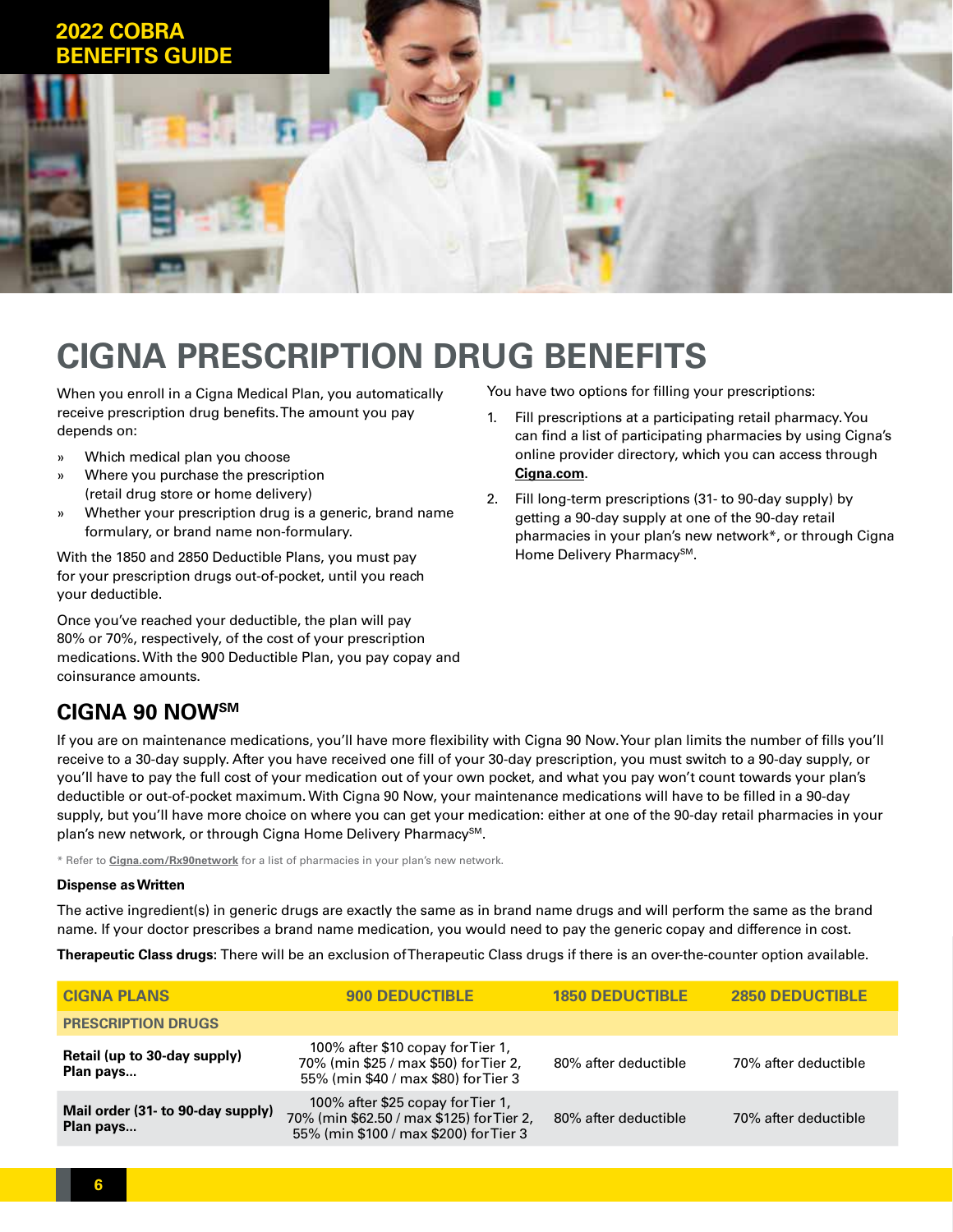# <span id="page-6-0"></span>**KAISER MEDICAL PLANS AT A GLANCE**

This chart summarizes the coverage available under each Kaiser medical plan. **Kaiser Plans provide coverage only with in-network providers with the exception of emergency and urgent care.**

|                                                                                       | <b>900 DEDUCTIBLE</b>                                       | <b>1850 DEDUCTIBLE</b>                                           | <b>2850 DEDUCTIBLE</b>                                           |
|---------------------------------------------------------------------------------------|-------------------------------------------------------------|------------------------------------------------------------------|------------------------------------------------------------------|
| <b>Provider Network</b>                                                               | Kaiser Permanente                                           | Kaiser Permanente                                                | Kaiser Permanente                                                |
| <b>Office Visit</b><br>Plan pays<br><b>In-Network</b>                                 | 100% after \$40 primary care<br>copay/\$80 specialist copay | 80% after deductible<br>primary care physician<br>and specialist | 70% after deductible<br>primary care physician<br>and specialist |
| Deductible (Individual/Family)<br><b>In-Network</b>                                   | \$900/\$1,800                                               | \$1,850/\$3,700*1                                                | \$2,850/\$5,700*                                                 |
| <b>Annual Out-of-Pocket</b><br>Maximum (Individual/<br>Family)**<br><b>In-Network</b> | \$3,000/\$6,000                                             | \$3,500/\$6,500 <sup>2</sup>                                     | \$5,500/\$11,000                                                 |
| <b>Preventive Care***</b><br>Plan pays<br><b>In-Network</b>                           | $100\%$ no copay                                            | 100% no deductible                                               | 100% no deductible                                               |
| <b>Coinsurance Plan pays</b><br><b>In-Network</b>                                     | 80% after deductible                                        | 80% after deductible                                             | 70% after deductible                                             |
| <b>Telehealth Consultations</b>                                                       | Applicable copay                                            | 80% after deductible                                             | 70% after deductible                                             |
| <b>Emergency Room</b><br>Plan pays<br><b>In-Network</b>                               | 80% after deductible                                        | 80% after deductible                                             | 70% after deductible                                             |

Note: Out-of-network expenses are not covered under the plan.

\* You pay the full cost of your medical and prescription drug expenses until your deductible has been met.

\*\* Out-of-Pocket Maximum includes the deductible.

\*\*\* Health care reform requires that all medical plans cover a specified list of preventive care services at 100% when received in-network (list subject to change based on recommendations from federal guidelines). Cost sharing may apply for network visits when preventive care services are provided in conjunction with an office visit.

<sup>1</sup>In California, deductible is embedded and 3 tiers. \$1,850 for Self-Only coverage; \$2,800 for any one member within a Family enrollment; and \$3,700 for the entire family.

<sup>2</sup> In California, out-of-pocket maximum is embedded. \$5,500 for Self-Only coverage; \$3,500 for any one member within a Family enrollment; and \$6,500 for the entire family.

#### **Kaiser Plans**

- » The plans will be offered to employees in the following regions: California (northern and southern), Colorado (Colorado Springs, Denver/Boulder, Northern Colorado and Pueblo), Georgia, Mid-Atlantic region (Washington D.C., Maryland and Virginia), Washington (Seattle/Spokane) and Idaho
- » Benefits may differ slightly across the Kaiser regions due to state mandated benefits
- » In-Network Only coverage (except for ER and urgent care visits) means you must see a Kaiser provider
- » For Kaiser Hawaii, you will have a different medical plan (just one plan) that will be provided in the COBRA enrollment packet from **WFX**

**7**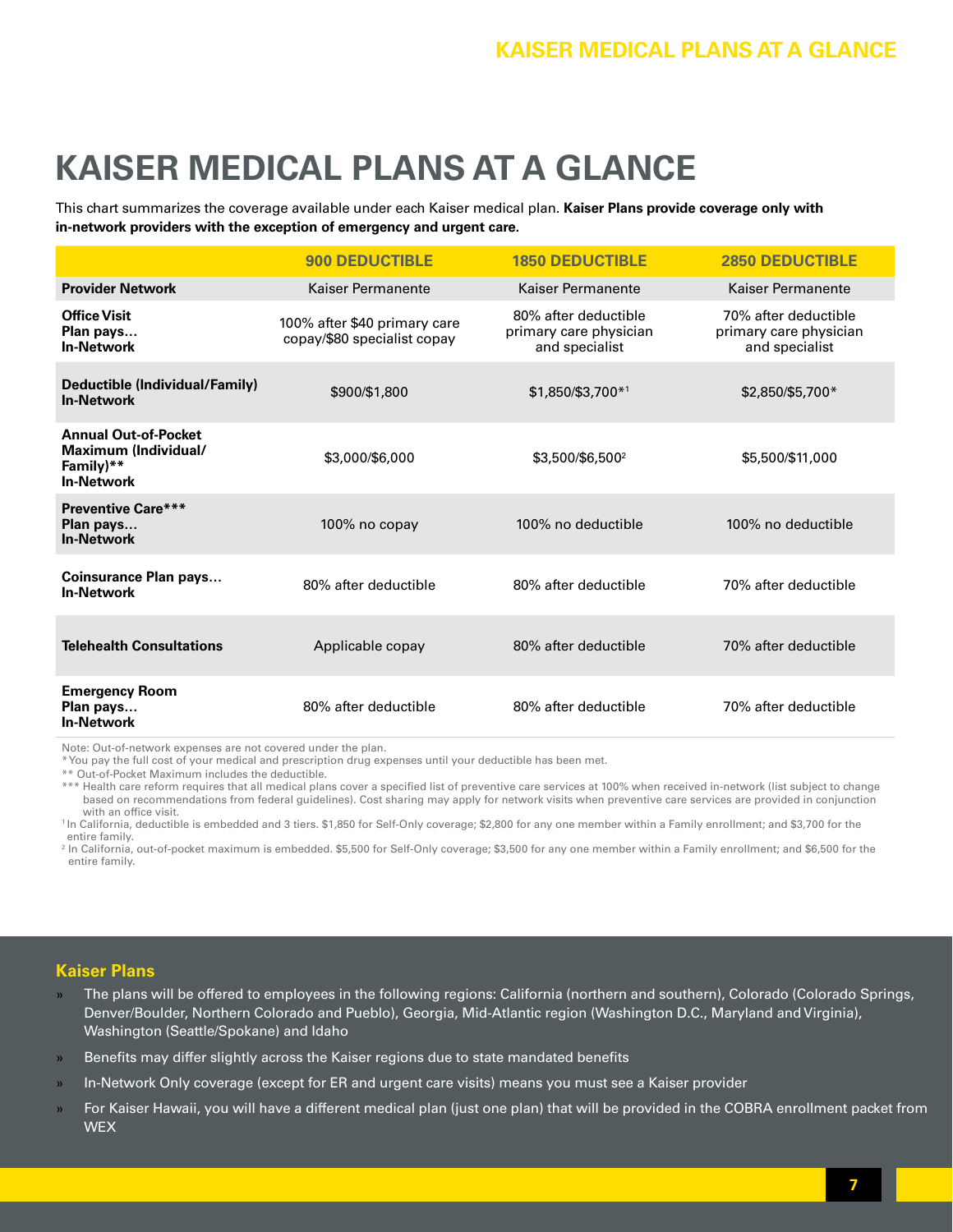# <span id="page-7-0"></span>**2022 COBRA BENEFITS GUIDE**

# **KAISER PRESCRIPTION DRUG BENEFITS**

When you enroll in a Kaiser Medical Plan, you automatically receive prescription drug benefits. The amount you pay depends on:

- » Which medical plan you choose
- » Where you purchase the prescription (retail drug store or home delivery)
- » Whether your prescription drug is a generic, brand name formulary, or brand name non-formulary.

With the 1850 and 2850 Deductible Plans, you must pay for your prescription drugs out-of-pocket until you reach your deductible.

Once you've reached your deductible, the plan will pay 80% or 70%, respectively, of the cost of your prescription medications. With the 900 Deductible Plan you pay the appropriate copay.

You have two options for filling your prescriptions:

- 1. Fill prescriptions at a local Kaiser retail pharmacy. You can find a list of Kaiser locations by using Kaiser's online provider directory, which you can access through **[www.kp.org](http://www.kp.org)**.
- 2. Fill long-term prescriptions (31- to 90-day supply) by utilizing the Kaiser Mail Order program. More information can be found at **[www.kp.org](http://www.kp.org)** where you can easily set this benefit up.

| <b>KAISER PLANS</b>                                   | <b>900 DEDUCTIBLE</b>                                                                                                    | <b>1850 DEDUCTIBLE</b>                                             | <b>2850 DEDUCTIBLE</b>                                             |
|-------------------------------------------------------|--------------------------------------------------------------------------------------------------------------------------|--------------------------------------------------------------------|--------------------------------------------------------------------|
| <b>PRESCRIPTION DRUGS</b>                             |                                                                                                                          |                                                                    |                                                                    |
| Retail*<br>(up to $30$ -day<br>supply)<br>Plan pays   | 100% after \$10 copay for Tier 1,<br>70% (min \$25 / max \$50) for Tier 2,<br>55% (min \$40 / max \$80) for Tier 3       | 80% after deductible;<br>deductible waived<br>for some medications | 70% after deductible;<br>deductible waived<br>for some medications |
| Mail order*<br>(31- to 90-day<br>supply)<br>Plan pays | 100% after \$25 copay for Tier 1,<br>70% (min \$62.50 / max \$125) for Tier 2,<br>55% (min \$100 / max \$200) for Tier 3 | 80% after deductible;<br>deductible waived<br>for some medications | 70% after deductible;<br>deductible waived<br>for some medications |
|                                                       |                                                                                                                          |                                                                    |                                                                    |

\*Amounts may vary by Kaiser region.

## **DISPENSE AS WRITTEN**

The active ingredient(s) in generic drugs are exactly the same as in brand name drugs and will perform the same as the brand name. If your doctor prescribes a brand name medication, you would need to pay the generic copay and difference in cost.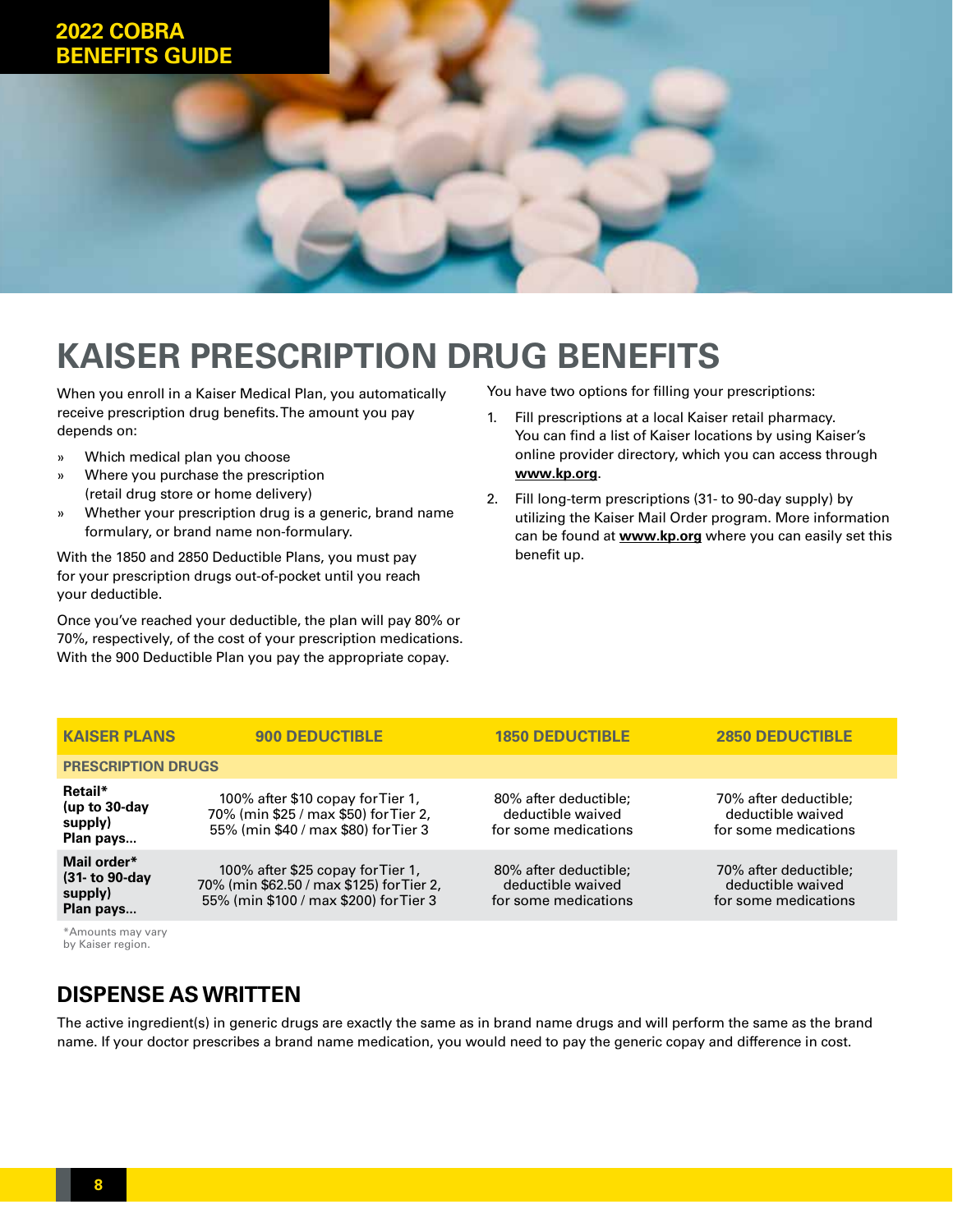<span id="page-8-0"></span>

# **MERCER MARKETPLACE 365+ HUB**

Have you needed help finding the right doctor or getting an appointment scheduled with your doctor during regular business hours? Can you locate a lower cost provider that's convenient for you for X-rays, MRIs and other medical services that you or a family member needs? Do you think you might need a second opinion from an expert to review your diagnosis or treatment plan? Ever had a claim issue with your insurance that you can't resolve on your own and you don't know where to turn?

Now you can get personalized support with all of this and more by enrolling in the Mercer Marketplace 365+ HUB. The Mercer Marketplace 365+ HUB is a destination of services, information and tools that can help you improve the quality and cost of your care, and it's always just a phone call away!

### **Take advantage of all of your health care benefits**

Once you are enrolled in a medical plan, you are eligible to elect the Marketplace 365+ HUB. Simply call us at 1-866-385-8032 to talk to a dedicated Personal Health Advocate. You can get help with everything from finding a doctor for your condition to claim and billing resolution to clinical support and even support for eldercare and special needs.

#### **Get help finding doctors who provide high quality care for your needs**

With the Mercer Marketplace 365+ HUB, you can review the quality scores of doctors in your area based on your condition and need. Quality matters! Especially when it comes to you and your family's health, you'll be more likely to get the care you need to recover faster and save money. In-network physicians are ranked by data-driven quality scores for easy selection.

#### **Find the best price for the health care services you need**

The cost of health care can vary widely, even within the same area. You share in the cost of health care services, so it's important to know how much a service can cost in advance. Use the Mercer Marketplace 365+ HUB to help you save money on your health care.

#### **Get an expert second opinion for peace of mind**

Take charge of your health care. Don't hesitate to get another opinion, especially if it's for a concerning or serious condition. The Mercer Marketplace 365+ HUB gives you and your covered family members access to world-class specialists that will review your case and give you an expert opinion on your diagnosis and treatment plan. About 40% of people receive an improved diagnosis and 99% recommend this service. It's peace of mind at a time when you may need it most. Mercer Marketplace 365+ HUB accepts all cases and sticks with you every step of the way.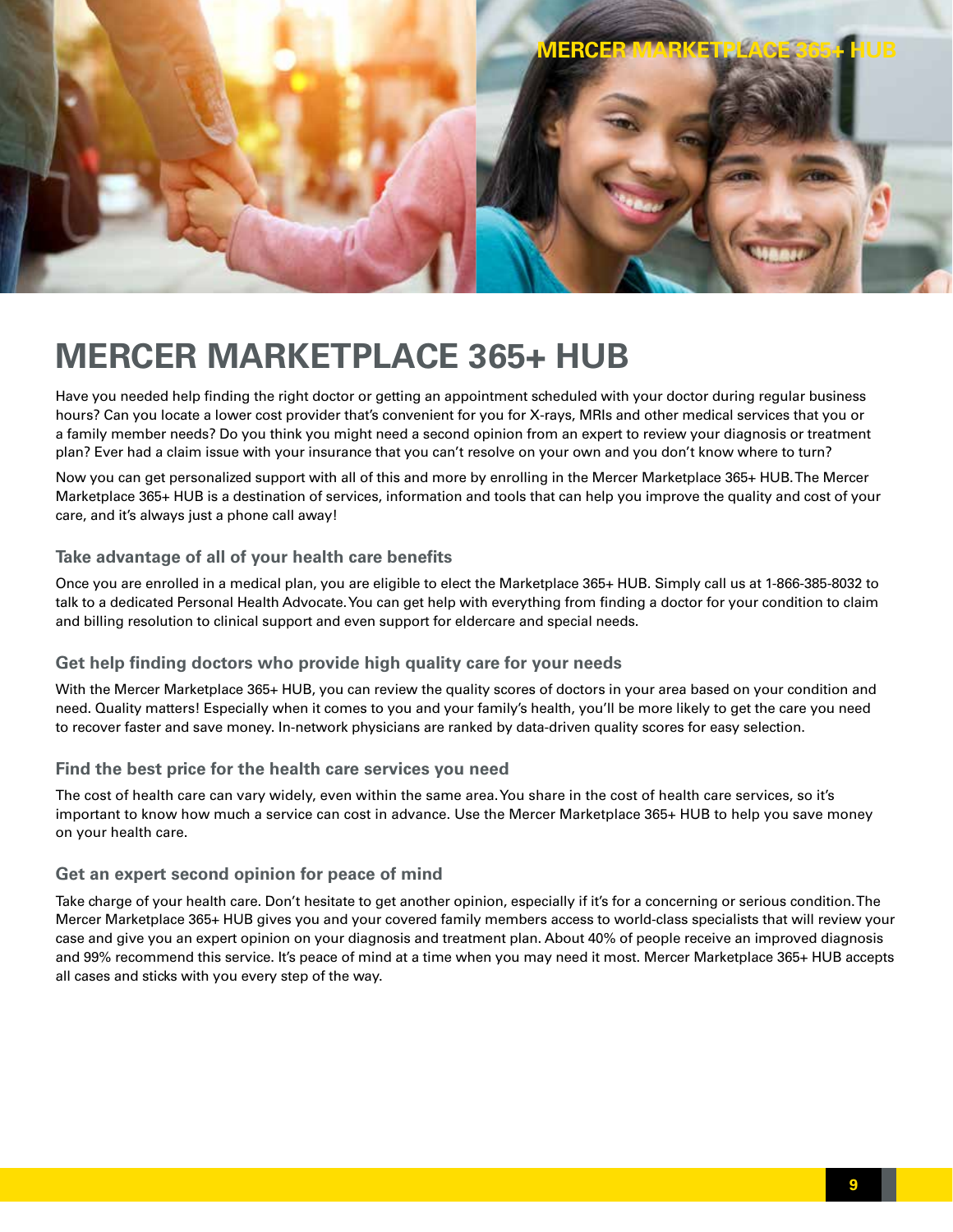<span id="page-9-0"></span>

# **DENTAL AND VISION**

Health is about more than just medical coverage. Investing time to develop good dental and vision practices is relatively easy and can make a lasting difference in your overall health.

## **DENTAL**

Healthy teeth and gums are an essential part of your general health and well-being. You can choose between three dental options: an Enhanced Plan, Basic Plus Plan and DHMO.

With the Enhanced and Basic Plus plan, you may see any provider you would like,

## **The TeleDentists**

Consult with a dentist from the convenience of your home 24/7 if you are experiencing dental pain, oral sores, lesions, swelling or infections.

although you will pay less for a provider in the Cigna network and will not have to file a claim for services. You must meet a deductible each year for basic and major care, after which the plan pays a percentage of covered services. Preventive care is free under both plans.

With the DHMO plan, you must choose a primary care dentist from Cigna's network to receive coverage. That dentist will coordinate any specialty work you may need.

|                                       | <b>BASIC PLUS</b><br><b>ENHANCED</b>                                 |                                                       | <b>DHMO</b>                                    |  |
|---------------------------------------|----------------------------------------------------------------------|-------------------------------------------------------|------------------------------------------------|--|
|                                       |                                                                      | <b>WHAT THE PLANS PAY (IN-NETWORK/OUT-OF-NETWORK)</b> |                                                |  |
| <b>Annual Deductible (individual)</b> | \$50/\$50                                                            | \$50/\$50                                             | N/A                                            |  |
| <b>Annual Deductible (family)</b>     | \$150/\$150                                                          | \$150/\$150                                           | N/A                                            |  |
| <b>Calendar Year Maximum</b>          | \$2,000 (in-network and<br>out-of-network)                           | \$1,000 (in-network and<br>out-of-network)            | <b>See Benefit Schedule</b>                    |  |
| <b>Preventive Services</b>            | 100%                                                                 | 100%                                                  | <b>See Benefit Schedule</b>                    |  |
| <b>Basic Services</b>                 | 80%                                                                  | 70%                                                   | <b>See Benefit Schedule</b>                    |  |
| <b>Major Services</b>                 | 50%                                                                  | 50%                                                   | <b>See Benefit Schedule</b>                    |  |
| Orthodontia                           | 50%, up to a \$1,500 maximum<br>(children less than 19 years of age) | <b>NA</b>                                             | <b>See Benefit Schedule</b><br>(adult & child) |  |

## **Dental ID Cards**

You will only receive a dental ID card if you enroll in the DHMO plan. You will not receive one under the Cigna Enhanced or Basic Plus plans.

### **Finding Cigna Providers Is Easy!**

To search for providers in the Cigna network once you are a member, visit **[mycigna.com](http://mycigna.com)** and log in. If you are not a member, visit **[cigna.com](http://cigna.com)** and select Find a Doctor, Dentist, or Facility.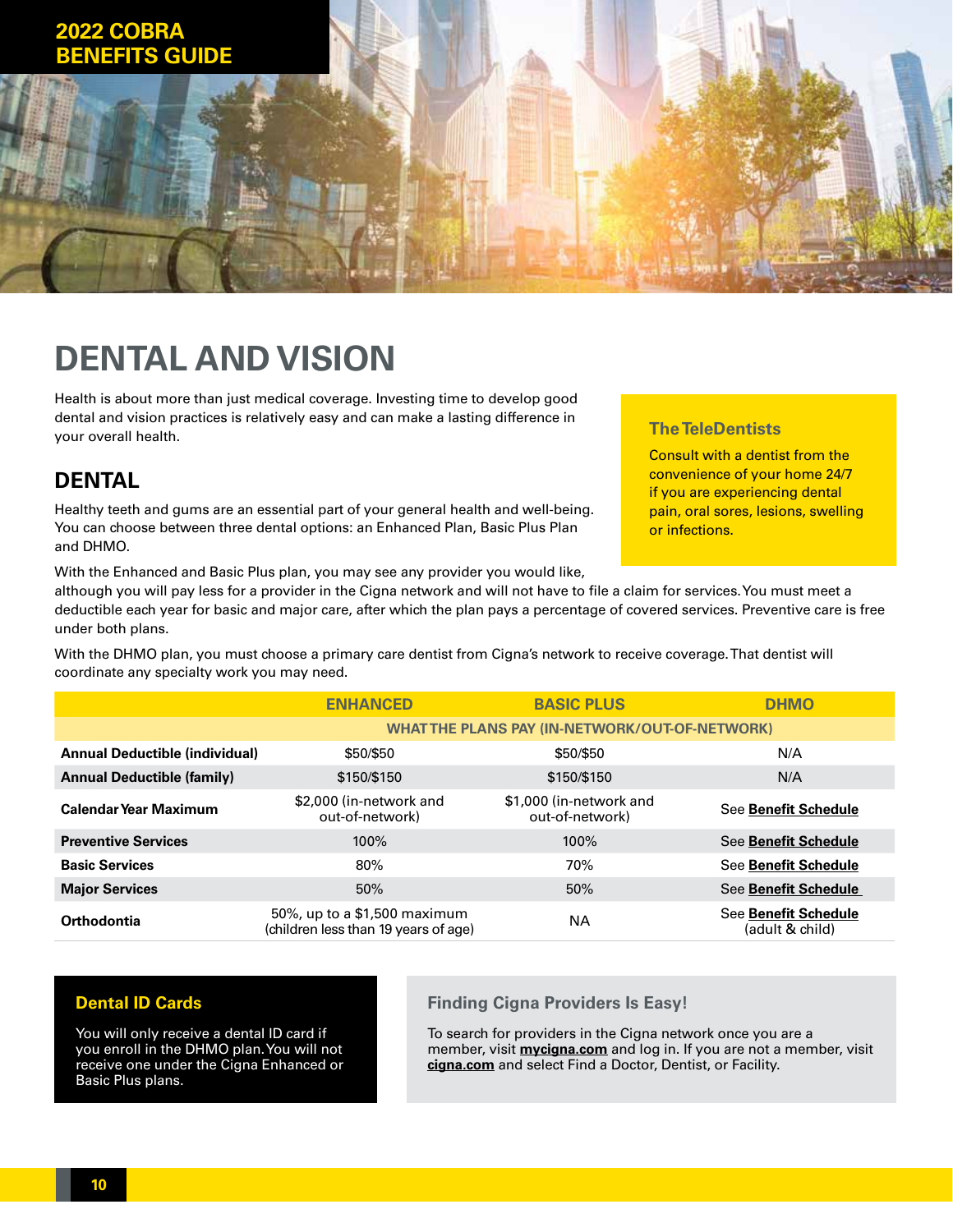## **Employee Assistance Program (EAP)**

## <span id="page-10-0"></span>**VISION**

An annual eye exam is one of the best ways to make sure you are keeping your eyes healthy. The Enhanced Plan is administered by Vision Service Plan (VSP) and is designed to save you money on eligible vision care expenses such as eye exams, glasses, and contact lenses. You also have the option to enroll in the Materials Only plan (also administered by VSP), which provides the same coverage as the Enhanced Plan, but has lower paycheck premiums and does not cover yearly exams.

|                                                                                 | <b>ENHANCED (IN-NETWORK)</b>                                                                                 | <b>MATERIALS ONLY (IN-NETWORK)</b>                                                             |  |
|---------------------------------------------------------------------------------|--------------------------------------------------------------------------------------------------------------|------------------------------------------------------------------------------------------------|--|
| Exam<br>(once every 12 months)                                                  | \$10 copay                                                                                                   | Not covered                                                                                    |  |
| <b>Lenses</b><br>(once every 12 months)                                         | \$10 copay for single vision, lined bifocal, and lined trifocal<br>(copay applies to lenses and frame)       |                                                                                                |  |
| <b>Lens Options</b>                                                             |                                                                                                              | Standard progressive lenses covered in full                                                    |  |
|                                                                                 | All other most popular lens options are covered in full with<br>a copay, saving members an average of 20-25% |                                                                                                |  |
| <b>Frame</b><br>(once every 12 months)                                          | Retail allowance of \$175                                                                                    |                                                                                                |  |
|                                                                                 |                                                                                                              | 20% discount on any amount over the retail allowance                                           |  |
| <b>Contact Lenses</b><br>(once every 12 months, instead of frame<br>and lenses) |                                                                                                              | Covered up to \$175 allowance                                                                  |  |
|                                                                                 |                                                                                                              | Contact lens exam (fitting and evaluation) covered in full with<br>a copay, not to exceed \$60 |  |
|                                                                                 |                                                                                                              |                                                                                                |  |



## **Finding VSP Providers Is Easy!**

To search for providers in the VSP vision network, go to **[www.vsp.com](http://www.vsp.com).** Select "Find a Doctor" on the left-hand side of the screen. Then select "Search as Guest."

# **EMPLOYEE ASSISTANCE PROGRAM (EAP)**

The EAP offers free, confidential, and professional counseling for you and your household members—even those not enrolled in a Western Union health plan. When you need help with a personal or work-related problem, the EAP is available 24/7 at no cost to you.

Coverage is automatic, and you do not need to enroll.

Your benefits include:

- » Up to 5 face-to-face sessions per year—expert assistance for grief, relationship challenges, parenting, substance abuse, and more.
- » Unlimited work/life benefits and personal services referrals and resources for child care, emotional health, and more.



## **Reach out to the EAP**

Sometimes just talking about a problem with someone who has a fresh, unbiased view can help you cope with life's challenges. You can contact the EAP by calling **800-424-4485**, or visit **[www.MagellanAscend.com](http://www.MagellanAscend.com).**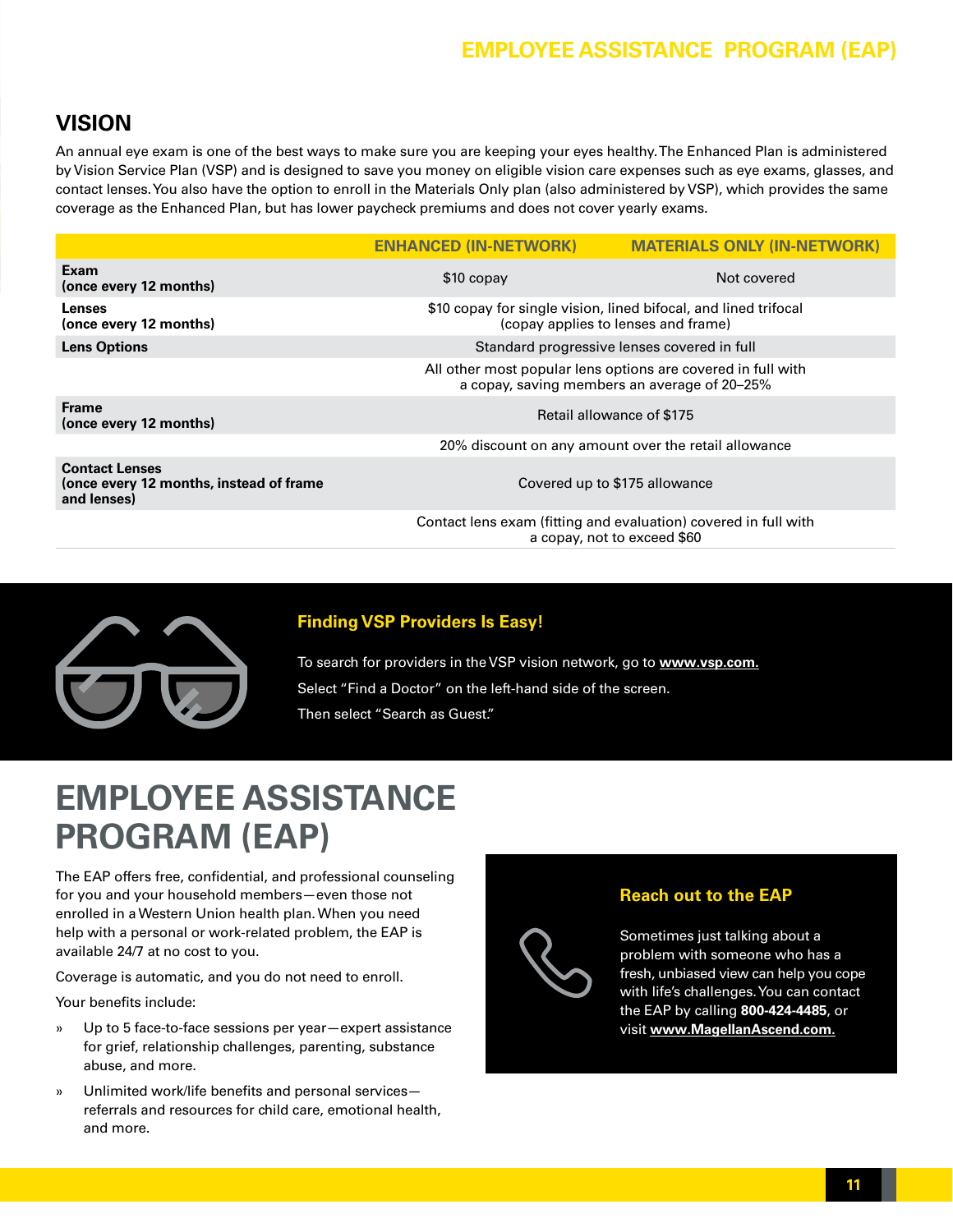# <span id="page-11-0"></span>**OTHER IMPORTANT HEALTH-RELATED INFORMATION**

## **LEGAL NOTICE**

THE WESTERN UNION COMPANY RESERVES THE RIGHT TO CHANGE, AMEND OR TERMINATE ANY BENEFITS PLAN AT ANY TIME FOR ANY REASON. PARTICIPATION IN A BENEFITS PLAN IS NOT A PROMISE OR GUARANTEE OF FUTURE EMPLOYMENT. RECEIPT OF BENEFITS DOCUMENTS DOES NOT CONSTITUTE ELIGIBILITY. THESE NOTICES DO NOT APPLY TO ANY BENEFITS YOUR EMPLOYER OFFERS OUTSIDE OF MERCER MARKETPLACE 365+.

The COBRA Benefits Guide, combined with these legal notices, provides an overview of the benefits available to eligible COBRA beneficiaries. In all cases, the official plan documents govern and this COBRA Benefits Guide is not, and should not be relied upon as a governing document. In the event of a discrepancy between the information presented in the COBRA Benefits Guide and official plan documents, the official plan documents will govern.

## **IMPORTANT NOTICE FROM THE WESTERN UNION COMPANY ABOUT CREDITABLE PRESCRIPTION DRUG COVERAGE AND MEDICARE**

The purpose of this notice is to advise you that the prescription drug coverage listed below under The Western Union Company medical plan is expected to pay out, on average, at least as much as the standard Medicare prescription drug coverage will pay in 2022. This is known as "creditable coverage."

Why this is important: if you or your covered dependent(s) are enrolled in any prescription drug coverage during 2022 listed in this notice and are or become covered by Medicare, you may decide to enroll in a Medicare prescription drug plan later and not be subject to a late enrollment penalty  $-$  as long as you had creditable coverage within 63 days of your Medicare prescription drug plan enrollment. You should keep this notice with your important records.

If you or your family members aren't currently covered by Medicare and won't become covered by Medicare in the next 12 months, this notice doesn't apply to you.

Please read the notice below carefully. It has information about prescription drug coverage with The Western Union Company and prescription drug coverage available for people with Medicare. It also tells you where to find more information to help you make decisions about your prescription drug coverage.

## **NOTICE OF CREDITABLE COVERAGE**

You may have heard about Medicare's prescription drug coverage (called Part D), and wondered how it would affect you. Prescription drug coverage is available to everyone with Medicare through Medicare prescription drug plans. All Medicare prescription drug plans provide at least a standard level of coverage set by Medicare. Some plans also offer more coverage for a higher monthly premium.

Individuals can enroll in a Medicare prescription drug plan when they first become eligible, and each year from October 15 through December 7. Individuals leaving employer/union coverage may be eligible for a Medicare Special Enrollment Period.

If you are covered by one of The Western Union Company prescription drug plans listed below, you'll be interested to know that the prescription drug coverage under the plan is, on average, at least as good as standard Medicare prescription drug coverage for 2022. This is called creditable coverage. Coverage under one of these plans will help you avoid a late Part D enrollment penalty if you are or become eligible for Medicare and later decide to enroll in a Medicare prescription drug plan.

- Cigna 900, 1850 or 2850 Deductible Plan
- Kaiser Permanente 900, 1850 or 2850 Deductible Plan

If you decide to enroll in a Medicare prescription drug plan and you are an active employee or family member of an active employee, you may also continue your employer coverage. In this case, The Western Union Company plan will continue to pay primary or secondary as it had before you enrolled in a Medicare prescription drug plan. If you waive or drop The Western Union Company coverage, Medicare will be your only payer. You can re-enroll in the employer plan at annual enrollment or if you have a special enrollment event for The Western Union Company plan, assuming you remain eligible.

You should know that if you waive or leave coverage with The Western Union Company and you go 63 days or longer without creditable prescription drug coverage (once your applicable Medicare enrollment period ends), your monthly Part D premium will go up at least 1% per month for every month that you did not have creditable coverage. For example, if you go 19 months without coverage, your Medicare prescription drug plan premium will always be at least 19% higher than what most other people pay. You'll have to pay this higher premium as long as you have Medicare prescription drug coverage. In addition, you may have to wait until the following October to enroll in Part D.

You may receive this notice at other times in the future such as before the next period you can enroll in Medicare prescription drug coverage, if The Western Union Company coverage changes, or upon your request.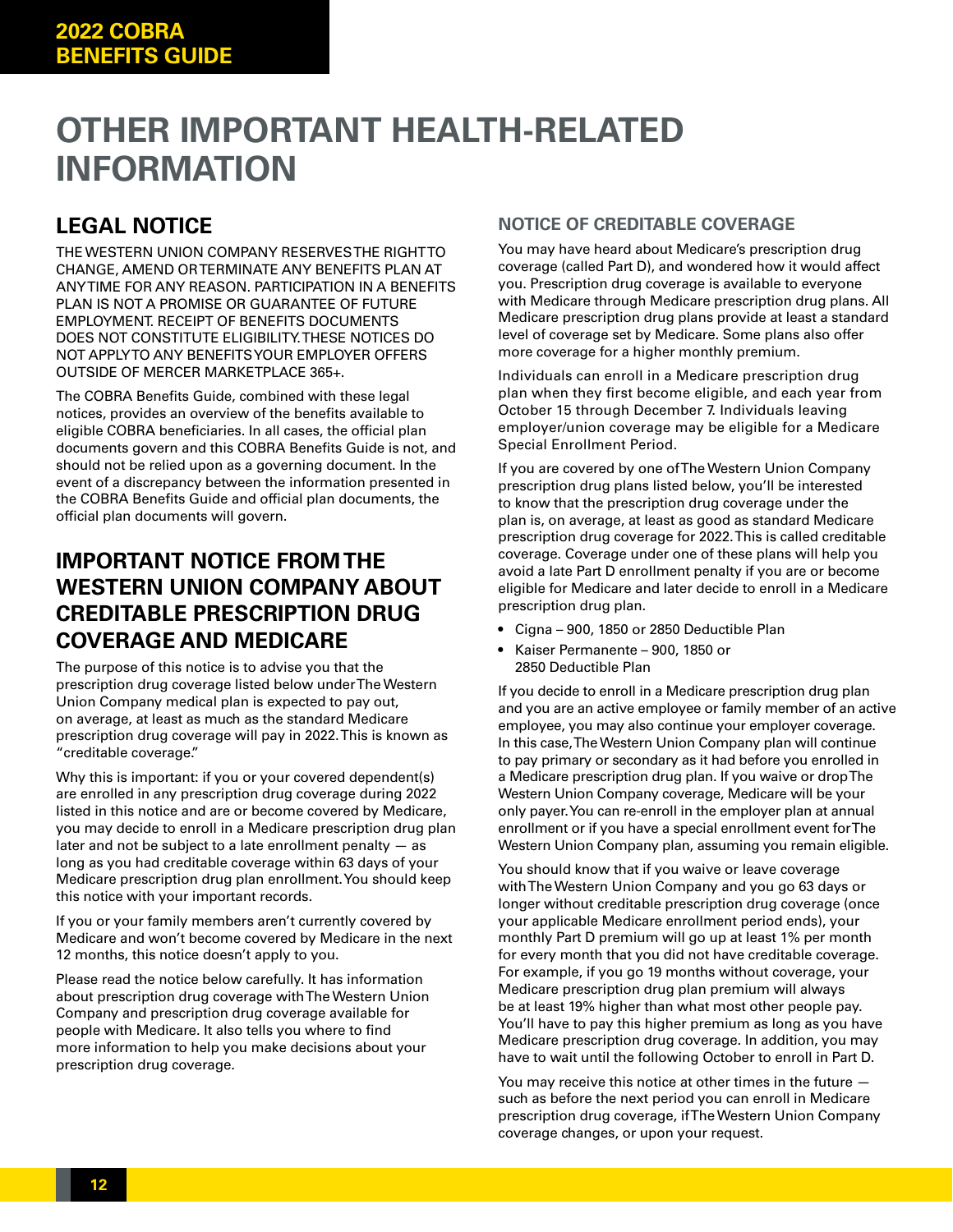## **Other Important Health-related Information**

## **FOR MORE INFORMATION ABOUT YOUR OPTIONS UNDER MEDICARE PRESCRIPTION DRUG COVERAGE**

More detailed information about Medicare plans that offer prescription drug coverage is in the Medicare & You handbook. Medicare participants will get a copy of the handbook in the mail every year from Medicare. You may also be contacted directly by Medicare prescription drug plans. Here's how to get more information about Medicare prescription drug plans:

- Visit **[www.medicare.gov](http://www.medicare.gov)** for personalized help.
- Call your State Health Insurance Assistance Program (see a copy of the Medicare & You handbook for the telephone number).
- Call 1-800-MEDICARE (1-800-633-4227). TTY users should call 1-877-486-2048.

For people with limited income and resources, extra help paying for a Medicare prescription drug plan is available. Information about this extra help is available from the Social Security Administration (SSA). For more information about this extra help, visit SSA online at **[www.socialsecurity.gov](http://www.socialsecurity.gov)** or call 1-800-772-1213 (TTY 1-800-325-0778).

Remember: Keep this notice. If you enroll in a Medicare prescription drug plan after your applicable Medicare enrollment period ends, you may need to provide a copy of this notice when you join a Part D plan to show that you are not required to pay a higher Part D premium amount.

For more information about this notice or your prescription drug coverage, contact:

The Western Union Company Benefits Department 7001 E. Belleview Avenue Denver, Colorado 80237 Phone: 720-332-1000 Email: **[wubenefits@westernunion.com](mailto:wubenefits@westernunion.com)**

## **HIPAA SPECIAL ENROLLMENT NOTICE**

## **NOTICE OF SPECIAL ENROLLMENT RIGHTS FOR HEALTH PLAN COVERAGE**

If you have declined enrollment in The Western Union Company health plans for you or your dependents (including your spouse) because of other health insurance coverage, you or your dependents may be able to enroll in some coverages under these plans without waiting for the next Open Enrollment period, provided you request enrollment within 30 days after your other coverage ends.

In addition, if you have a new dependent as a result of marriage, birth, adoption or placement for adoption, you may be able to enroll yourself and your eligible dependents, provided that you request enrollment within 30 days after the marriage, birth, adoption or placement for adoption.

The Western Union Company will also allow a special enrollment opportunity if you or your eligible dependents either:

- Lose Medicaid or Children's Health Insurance Program (CHIP) coverage because you are no longer eligible, or
- Become eligible for a state's premium assistance program under Medicaid or CHIP.

For these enrollment opportunities, you will have 60 days – instead of 30 – from the date of the Medicaid/CHIP eligibility change to request enrollment in The Western Union Company group health plan. Note that this 60-day extension does not apply to enrollment opportunities other than due to the Medicaid/CHIP eligibility change.

Note: If your dependent becomes eligible for special enrollment rights, you may add the dependent to your current coverage or change to another medical plan.

To request a HIPAA special enrollment based on the events described above or obtain more information, contact the below or submit a ticket in the **[People Services](https://wuprod.service-now.com/hr)** portal.

The Western Union Company Benefits Department 7001 E. Belleview Avenue Denver, Colorado 80237 Phone: 720-332-1000

## **WOMEN'S HEALTH AND CANCER RIGHTS ACT (WHCRA) NOTICE**

If you have had or are going to have a mastectomy, you may be entitled to certain benefits under the Women's Health and Cancer Rights Act of 1998 (WHCRA). For individuals receiving mastectomy-related benefits, coverage will be provided in a manner determined in consultation with the attending physician and the patient, for:

- All stages of reconstruction of the breast on which the mastectomy was performed;
- Surgery and reconstruction of the other breast to produce a symmetrical appearance;
- Prostheses; and
- Treatment of physical complications of the mastectomy, including lymphedema.

These benefits will be provided subject to the same deductibles and coinsurance applicable to other medical and surgical benefits provided under this plan. If you would like more information on WHCRA benefits, call your medical carrier at the phone number listed on the back of your ID card.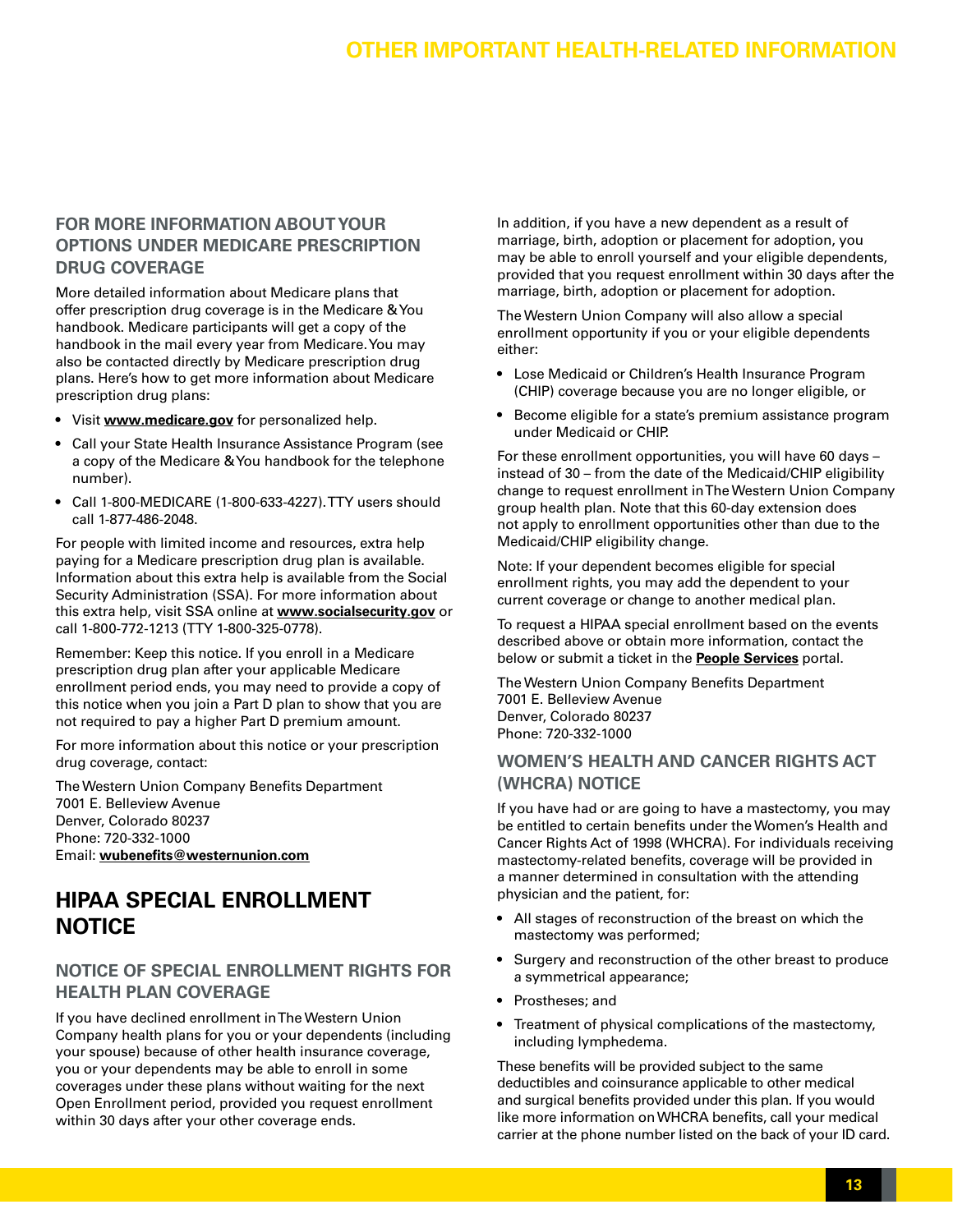## NEWBORNS' AND MOTHERS' HEALTH PROTECTION ACT NOTICE

Group health plans and health insurance issuers generally may not, under Federal law, restrict benefits for any hospital length of stay in connection with childbirth for the mother or newborn child to less than 48 hours following a vaginal delivery, or less than 96 hours following a cesarean section. However, Federal law generally does not prohibit the mother's or newborn's attending provider, after consulting with the mother, from discharging the mother or her newborn earlier than 48 hours (or 96 hours as applicable). In any case, plans and issuers may not, under Federal law, require that a provider obtain authorization from the plan or the insurance issuer for prescribing a length of stay not in excess of 48 hours (or 96 hours). If you would like more information on maternity benefits, call your medical carrier at the phone number listed on the back of your ID card.

## TAXATION OF BENEFITS

The taxation of certain benefits may vary at the local, state and federal level. You should consult your tax advisor if you have any questions about the proper treatment of any benefits.

## STATEMENT OF MATERIAL MODIFICATIONS

This enrollment guide constitutes a Summary of Material Modifications (SMM) or Summary of Material Reductions (SMR), as applicable, to The Western Union Company summary plan description (SPD). It is meant to supplement and/or replace certain information in the SPD, so retain it for future reference along with your SPD. Please share these materials with your covered family members.

## SUMMARY OF BENEFITS COVERAGE

A Summary of Benefits Coverage (SBC) for each of The Western Union Company-sponsored medical plans is provided by WEX with your COBRA enrollment packet. You may also request a paper copy by calling Mercer Marketplace 365+ at 866-867-6898.

## MERCER'S ROLE AND COMPENSATION

Mercer Health & Benefits LLC facilitates the placement of insurance coverage on behalf of its clients.

Mercer is compensated through commissions that are calculated as a percentage of the insurance premiums charged by insurers. This compensation may include payment from insurers for marketing related expenses, technology investments or service fees. Our compensation may vary depending on the type of insurance purchased, the insurer selected and other factors such as the volume, growth and/or retention of Mercer's book of business with the insurer or service provider.

You may obtain additional information regarding our compensation by sending an email to **[mercermarketplace.compensation@mercer.com](mailto:mercermarketplace.compensation@mercer.com)**.

## PAPERWORK REDUCTION ACT STATEMENT

According to the Paperwork Reduction Act of 1995 (Pub. L. 104-13) (PRA), no persons are required to respond to a collection of information unless such collection displays a valid Office of Management and Budget (OMB) control number. The Department notes that a Federal agency cannot conduct or sponsor a collection of information unless it is approved by OMB under the PRA, and displays a currently valid OMB control number, and the public is not required to respond to a collection of information unless it displays a currently valid OMB control number. See 44 U.S.C. 3507. Also, notwithstanding any other provisions of law, no person shall be subject to penalty for failing to comply with a collection of information if the collection of information does not display a currently valid OMB control number. See 44 U.S.C. 3512.

The public reporting burden for this collection of information is estimated to average approximately seven minutes per respondent. Interested parties are encouraged to send comments regarding the burden estimate or any other aspect of this collection of information, including suggestions for reducing this burden, to the U.S. Department of Labor, Employee Benefits Security Administration, Office of Policy and Research, Attention: PRA Clearance Officer, 200 Constitution Avenue, N.W., Room N-5718, Washington, DC 20220 or email **[ebsa.opr@dol.gov](mailto:ebsa.opr@dol.gov)** and reference the OMB Control Number 1210-0137.

OMB Control Number 1210-0137 (expires 12/31/2019)

## PHYSICIAN DESIGNATION NOTICE

The Kaiser plans generally allow the designation of a primary care provider. You have the right to designate any primary care provider who participates in our network and who is available to accept you or your family members. For information on how to select a primary care provider, and for a list of the participating primary care providers, contact Kaiser Permanente at **[www.kp.org](http://www.kp.org)**.

For children, you may designate a pediatrician as the primary care provider.

You do not need prior authorization from Kaiser Permanente or from any other person (including a primary care provider) in order to obtain access to obstetrical or gynecological care from a health care professional in our network who specializes in obstetrics or gynecology. The health care professional, however, may be required to comply with certain procedures, including obtaining prior authorization for certain services, following a pre-approved treatment plan, or procedures for making referrals. For a list of participating health care professionals who specialize in obstetrics or gynecology, contact Kaiser Permanente at **[www.kp.org](http://www.kp.org)**.

## THE WESTERN UNION COMPANY HIPAA PRIVACY NOTICE

**Please carefully review this notice. It describes how medical information about you may be used and disclosed and how you can get access to this information.**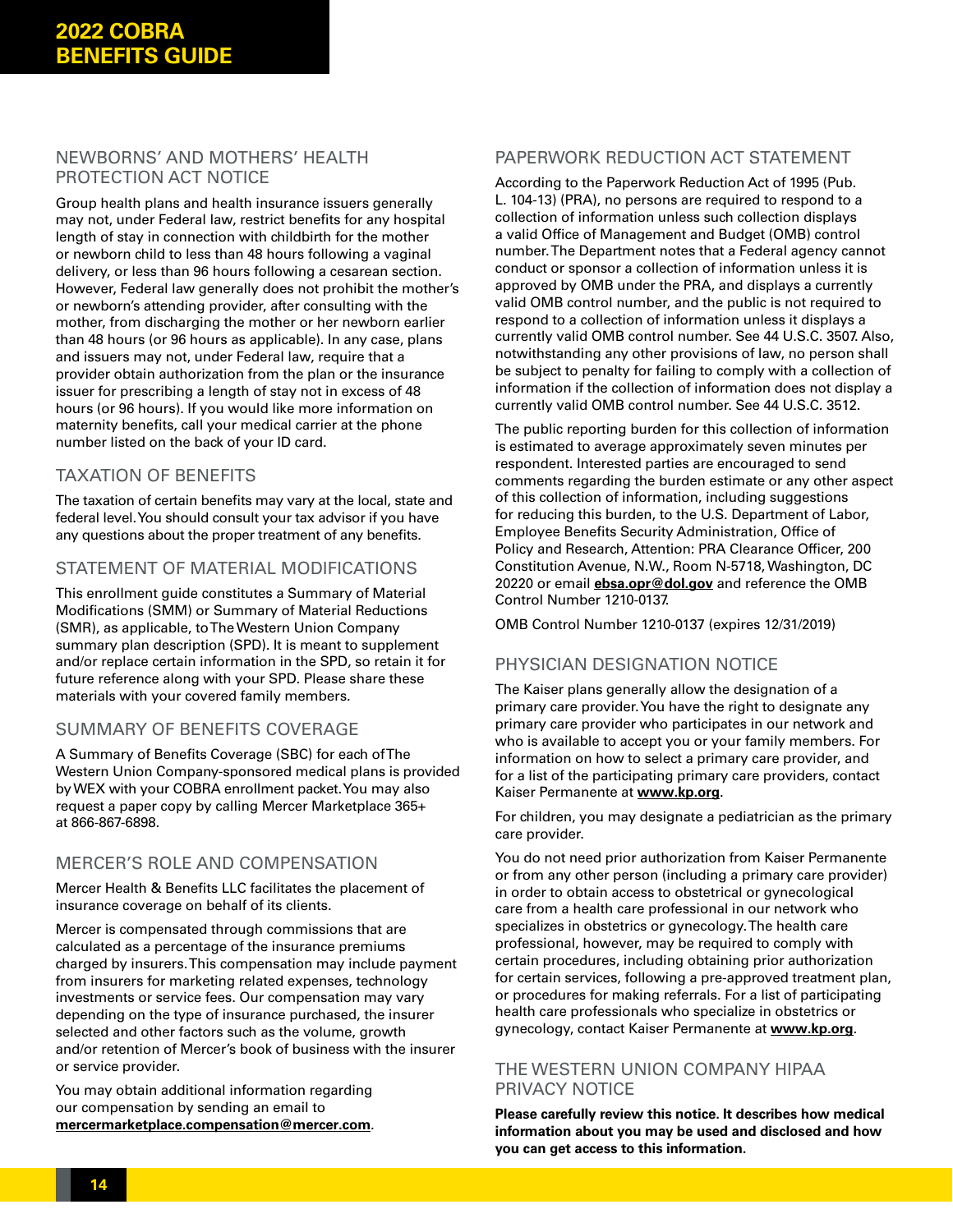## **Other Important Health-related Information**

The Health Insurance Portability and Accountability Act of 1996 (HIPAA) imposes numerous requirements on the use and disclosure of individual health information by The Western Union Company health plans. This information, known as protected health information, includes almost all individually identifiable health information held by a plan — whether received in writing, in an electronic medium or as an oral communication. This notice describes the privacy practices of these plans: All Cigna health plans as well as all Health Care Flexible Spending Accounts offered by The Western Union Company. The plans covered by this notice may share health information with each other to carry out treatment, payment or health care operations. These plans are collectively referred to as the Plan in this notice, unless specified otherwise.

#### THE PLAN'S DUTIES WITH RESPECTTO HEALTH INFORMATION ABOUT YOU

The Plan is required by law to maintain the privacy of your health information and to provide you with this notice of the Plan's legal duties and privacy practices with respect to your health information. If you participate in an insured plan option, you will receive a notice directly from the Insurer. It's important to note that these rules apply to the Plan, not The Western Union Company as an employer — that's the way the HIPAA rules work. Different policies may apply to other The Western Union Company programs or to data unrelated to the Plan.

#### HOW THE PLAN MAY USE OR DISCLOSE YOUR HEALTH INFORMATION

The privacy rules generally allow the use and disclosure of your health information without your permission (known as an authorization) for purposes of health care treatment, payment activities and health care operations. Here are some examples of what that might entail:

- **Treatment** includes providing, coordinating, or managing health care by one or more health care providers or doctors. Treatment can also include coordination or management of care between a provider and a third party, and consultation and referrals between providers. For example, the Plan may share your health information with physicians who are treating you.
- **Payment** includes activities by this Plan, other plans, or providers to obtain premiums, make coverage determinations, and provide reimbursement for health care. This can include determining eligibility, reviewing services for medical necessity or appropriateness, engaging in utilization management activities, claims management, and billing; as well as performing "behind the scenes" plan functions, such as risk adjustment, collection or reinsurance. For example, the Plan may share information about your coverage or the expenses you have incurred with another health plan to coordinate payment of benefits.
- **Health care operations** include activities by this Plan (and, in limited circumstances, by other plans or providers),

such as wellness and risk assessment programs, quality assessment and improvement activities, customer service and internal grievance resolution. Health care operations also include evaluating vendors; engaging in credentialing, training and accreditation activities; performing underwriting or premium rating; arranging for medical review and audit activities; and conducting business planning and development. For example, the Plan may use information about your claims to audit the third parties that approve payment for Plan benefits.

The amount of health information used, disclosed or requested will be limited and, when needed, restricted to the minimum necessary to accomplish the intended purposes, as defined under the HIPAA rules. If the Plan uses or discloses PHI for underwriting purposes, the Plan will not use or disclose PHI that is your genetic information for such purposes.

#### HOW THE PLAN MAY SHARE YOUR HEALTH INFORMATION WITH THE WESTERN UNION COMPANY

The Plan, or its health insurer or HMO, may disclose your health information without your written authorization to The Western Union Company for plan administration purposes. The Western Union Company may need your health information to administer benefits under the Plan. The Western Union Company agrees not to use or disclose your health information other than as permitted or required by the Plan documents and by law. Benefits, payroll and finance staff are the only employees who will have access to your health information for plan administration functions.

Here's how additional information may be shared between the Plan and The Western Union Company, as allowed under the HIPAA rules:

- The Plan, or its insurer or HMO, may disclose "summary health information" to The Western Union Company, if requested, for purposes of obtaining premium bids to provide coverage under the Plan or for modifying, amending, or terminating the Plan. Summary health information is information that summarizes participants' claims information, from which names and other identifying information have been removed.
- The Plan, or its insurer or HMO, may disclose to The Western Union Company information on whether an individual is participating in the Plan or has enrolled or dis-enrolled in an insurance option or HMO offered by the Plan.

In addition, you should know that The Western Union Company cannot and will not use health information obtained from the Plan for any employment-related actions. However, health information collected by The Western Union Company from other sources — for example, under the Family and Medical Leave Act, Americans with Disabilities Act, or workers' compensation programs — is not protected under HIPAA (although this type of information may be protected under other federal or state laws).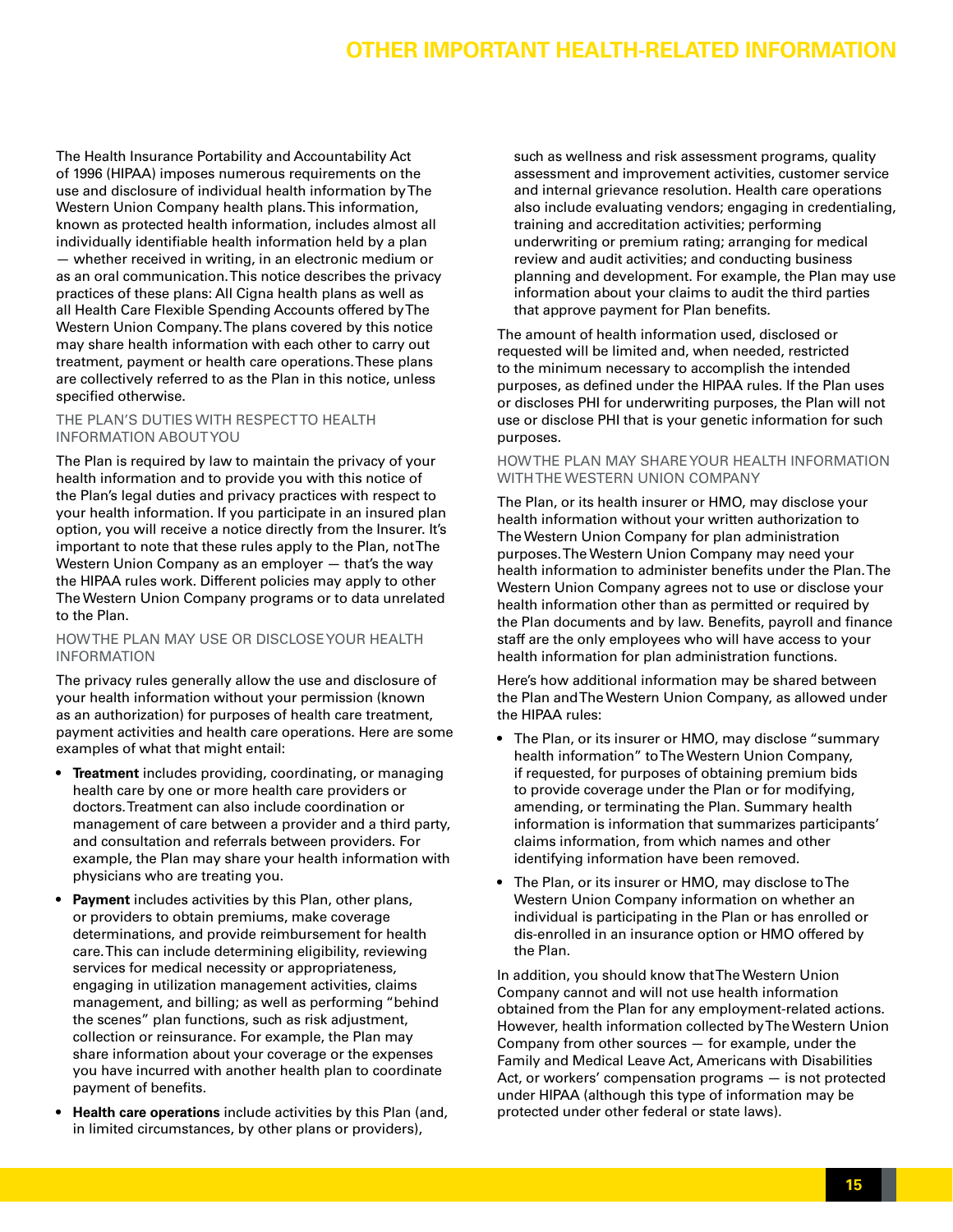#### OTHER ALLOWABLE USES OR DISCLOSURES OF YOUR HEALTH INFORMATION

In certain cases, your health information can be disclosed without authorization to a family member, close friend, or other person you identify who is involved in your care or payment for your care. Information about your location, general condition, or death may be provided to a similar person (or to a public or private entity authorized to assist in disaster relief efforts). You'll generally be given the chance to agree or object to these disclosures (although exceptions may be made — for example, if you're not present or if you're incapacitated). In addition, your health information may be disclosed without authorization to your legal representative. The Plan also is allowed to use or disclose your health information without your written authorization for the following activities:

- **Workers' compensation:** Disclosures to workers' compensation or similar legal programs that provide benefits for work-related injuries or illness without regard to fault, as authorized by and necessary to comply with the laws
- **Necessary to prevent serious threat to health or safety:**  Disclosures made in the good-faith belief that releasing your health information is necessary to prevent or lessen a serious and imminent threat to public or personal health or safety, if made to someone reasonably able to prevent or lessen the threat (or to the target of the threat); includes disclosures to help law enforcement officials identify or apprehend an individual who has admitted participation in a violent crime that the Plan reasonably believes may have caused serious physical harm to a victim, or where it appears the individual has escaped from prison or from lawful custody
- **Public health activities:** Disclosures authorized by law to persons who may be at risk of contracting or spreading a disease or condition; disclosures to public health authorities to prevent or control disease or report child abuse or neglect; and disclosures to the Food and Drug Administration to collect or report adverse events or product defects
- **Victims of abuse, neglect, or domestic violence:** Disclosures to government authorities, including social services or protected services agencies authorized by law to receive reports of abuse, neglect or domestic violence, as required by law or if you agree or the Plan believes that disclosure is necessary to prevent serious harm to you or potential victims (you'll be notified of the Plan's disclosure if informing you won't put you at further risk)
- **Judicial and administrative proceedings:** Disclosures in response to a court or administrative order, subpoena, discovery request or other lawful process (the Plan may be required to notify you of the request or receive satisfactory assurance from the party seeking your health information that efforts were made to notify you or to obtain a qualified protective order concerning the information)
- **Law enforcement purposes:** Disclosures to law enforcement officials required by law or legal process, or to identify a suspect, fugitive, witness, or missing person; disclosures about a crime victim if you agree or if disclosure is necessary for immediate law enforcement activity; disclosures about a death that may have resulted from criminal conduct; and disclosures to provide evidence of criminal conduct on the Plan's premises
- **Decedents:** Disclosures to a coroner or medical examiner to identify the deceased or determine cause of death; and to funeral directors to carry out their duties
- **Organ, eye or tissue donation:** Disclosures to organ procurement organizations or other entities to facilitate organ, eye, or tissue donation and transplantation after death
- **Research purposes:** Disclosures subject to approval by institutional or private privacy review boards, subject to certain assurances and representations by researchers about the necessity of using your health information and the treatment of the information during a research project
- **Health oversight activities:** Disclosures to health agencies for activities authorized by law (audits, inspections, investigations or licensing actions) for oversight of the health care system, government benefits programs for which health information is relevant to beneficiary eligibility, and compliance with regulatory programs or civil rights laws
- **Specialized government functions:** Disclosures about individuals who are Armed Forces personnel or foreign military personnel under appropriate military command; disclosures to authorized federal officials for national security or intelligence activities; and disclosures to correctional facilities or custodial law enforcement officials about inmates
- **HHS investigations:** Disclosures of your health information to the Department of Health and Human Services to investigate or determine the Plan's compliance with the HIPAA privacy rule

Except as described in this notice, other uses and disclosures will be made only with your written authorization. For example, in most cases, the Plan will obtain your authorization before it communicates with you about products or programs if the Plan is being paid to make those communications. If we keep psychotherapy notes in our records, we will obtain your authorization in some cases before we release those records. The Plan will never sell your health information unless you have authorized us to do so. You may revoke your authorization as allowed under the HIPAA rules. However, you can't revoke your authorization with respect to disclosures the Plan has already made. You will be notified of any unauthorized access, use, or disclosure of your unsecured health information as required by law.

The Plan will notify you if it becomes aware that there has been a loss of your health information in a manner that could compromise the privacy of your health information.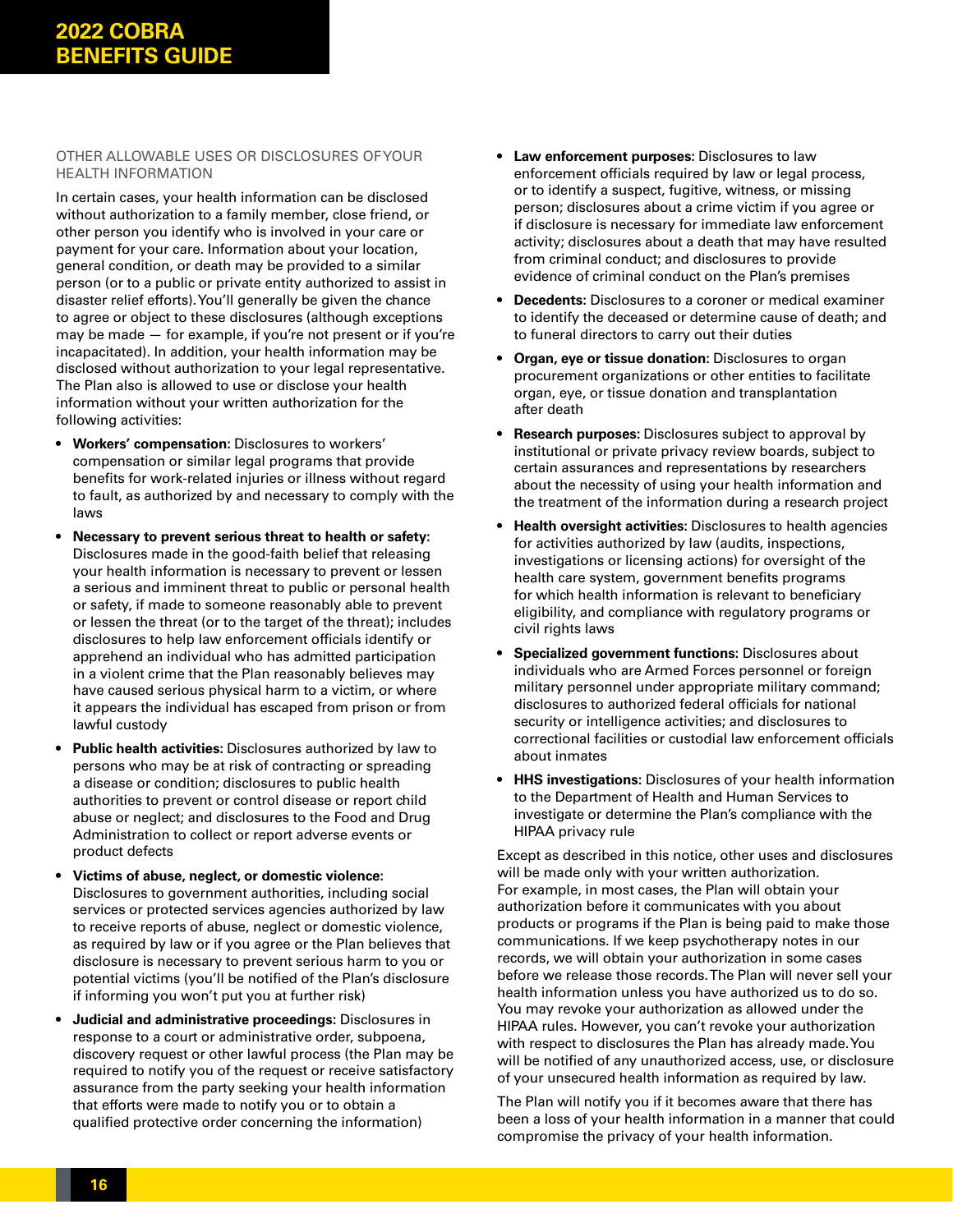## **Other Important Health-related Information**

#### YOUR INDIVIDUAL RIGHTS

You have the following rights with respect to your health information the Plan maintains. These rights are subject to certain limitations, as discussed below. This section of the notice describes how you may exercise each individual right. See the Contact section at the end of this notice for information on how to submit requests.

RIGHT TO REQUEST RESTRICTIONS ON CERTAIN USES AND DISCLOSURES OF YOUR HEALTH INFORMATION AND THE PLAN'S RIGHTTO REFUSE

You have the right to ask the Plan to restrict the use and disclosure of your health information for treatment, payment, or health care operations, except for uses or disclosures required by law. You have the right to ask the Plan to restrict the use and disclosure of your health information to family members, close friends, or other persons you identify as being involved in your care or payment for your care. You also have the right to ask the Plan to restrict use and disclosure of health information to notify those persons of your location, general condition, or death — or to coordinate those efforts with entities assisting in disaster relief efforts. If you want to exercise this right, your request to the Plan must be in writing.

The Plan is not required to agree to a requested restriction. If the Plan does agree, a restriction may later be terminated by your written request, by agreement between you and the Plan (including an oral agreement), or unilaterally by the Plan for health information created or received after you're notified that the Plan has removed the restrictions. The Plan may also disclose health information about you if you need emergency treatment, even if the Plan has agreed to a restriction.

An entity covered by these HIPAA rules (such as your health care provider) or its business associate must comply with your request that health information regarding a specific health care item or service not be disclosed to the Plan for purposes of payment or health care operations if you have paid out of pocket and in full for the item or service.

#### RIGHT TO RECEIVE CONFIDENTIAL COMMUNICATIONS OF YOUR HEALTH INFORMATION

If you think that disclosure of your health information by the usual means could endanger you in some way, the Plan will accommodate reasonable requests to receive communications of health information from the Plan by alternative means or at alternative locations.

If you want to exercise this right, your request to the Plan must be in writing and you must include a statement that disclosure of all or part of the information could endanger you.

#### RIGHT TO INSPECT AND COPY YOUR HEALTH INFORMATION

With certain exceptions, you have the right to inspect or obtain a copy of your health information in a "designated record set." This may include medical and billing records maintained for a health care provider; enrollment, payment, claims adjudication and case or medical management record systems maintained by a plan; or a group of records the Plan uses to make decisions about individuals. However, you do not have a right to inspect or obtain copies of psychotherapy notes or information compiled for civil, criminal, or administrative proceedings. The Plan may deny your right to access, although in certain circumstances, you may request a review of the denial.

If you want to exercise this right, your request to the Plan must be in writing. Within 30 days of receipt of your request (60 days if the health information is not accessible on site), the Plan will provide you with one of these responses:

- The access or copies you requested.
- A written denial that explains why your request was denied and any rights you may have to have the denial reviewed or file a complaint.
- A written statement that the time period for reviewing your request will be extended for no more than 30 more days, along with the reasons for the delay and the date by which the Plan expects to address your request.

You may also request your health information be sent to another entity or person, so long as that request is clear, conspicuous and specific. The Plan may provide you with a summary or explanation of the information instead of access to or copies of your health information, if you agree in advance and pay any applicable fees. The Plan also may charge reasonable fees for copies or postage. If the Plan doesn't maintain the health information but knows where it is maintained, you will be informed where to direct your request.

If the Plan keeps your records in an electronic format, you may request an electronic copy of your health information in a form and format readily producible by the Plan. You may also request that such electronic health information be sent to another entity or person, so long as that request is clear, conspicuous and specific. Any charge that is assessed to you for these copies must be reasonable and based on the Plan's cost.

#### RIGHT TO AMEND YOUR HEALTH INFORMATION THAT IS INACCURATE OR INCOMPLETE

With certain exceptions, you have a right to request that the Plan amend your health information in a designated record set. The Plan may deny your request for a number of reasons. For example, your request may be denied if the health information is accurate and complete, was not created by the Plan (unless the person or entity that created the information is no longer available), is not part of the designated record set, or is not available for inspection (e.g., psychotherapy notes or information compiled for civil, criminal or administrative proceedings).

If you want to exercise this right, your request to the Plan must be in writing, and you must include a statement to support the requested amendment. Within 60 days of receipt of your request, the Plan will take one of these actions: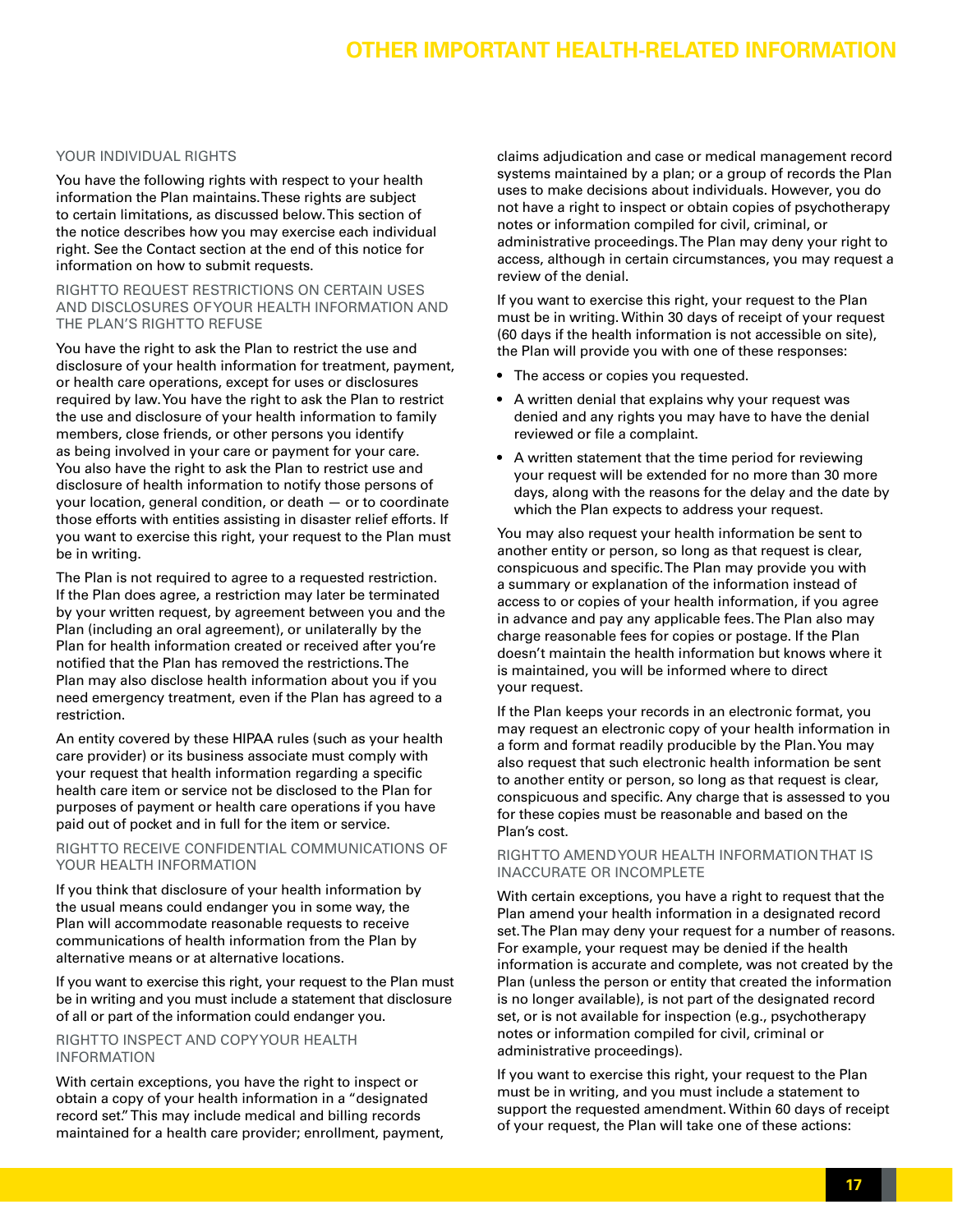- Make the amendment as requested.
- Provide a written denial that explains why your request was denied and any rights you may have to disagree or file a complaint.
- Provide a written statement that the time period for reviewing your request will be extended for no more than 30 more days, along with the reasons for the delay and the date by which the Plan expects to address your request.

#### RIGHT TO RECEIVE AN ACCOUNTING OF DISCLOSURES OF YOUR HEALTH INFORMATION

You have the right to a list of certain disclosures of your health information the Plan has made. This is often referred to as an "accounting of disclosures." You generally may receive this accounting if the disclosure is required by law, in connection with public health activities, or in similar situations listed in the Other Allowable Uses or Disclosures of your Health Information section earlier in this notice, unless otherwise indicated below.

You may receive information on disclosures of your health information for up to six years before the date of your request. You do not have a right to receive an accounting of any disclosures made in any of these circumstances:

- For treatment, payment or health care operations.
- To you about your own health information.
- Incidental to other permitted or required disclosures.
- Where authorization was provided.
- To family members or friends involved in your care (where disclosure is permitted without authorization).
- For national security or intelligence purposes or to correctional institutions or law enforcement officials in certain circumstances.
- As part of a "limited data set" (health information that excludes certain identifying information).

In addition, your right to an accounting of disclosures to a health oversight agency or law enforcement official may be suspended at the request of the agency or official.

If you want to exercise this right, your request to the Plan must be in writing. Within 60 days of the request, the Plan will provide you with the list of disclosures or a written statement that the time period for providing this list will be extended for no more than 30 more days, along with the reasons for the delay and the date by which the Plan expects to address your request. You may make one request in any 12-month period at no cost to you, but the Plan may charge a fee for subsequent requests. You'll be notified of the fee in advance and have the opportunity to change or revoke your request.

#### RIGHT TO OBTAIN A PAPER COPY OF THIS NOTICE FROM THE PLAN UPON REQUEST

You have the right to obtain a paper copy of this privacy notice upon request. Even individuals who agreed to receive this notice electronically may request a paper copy at any time.

#### CHANGES TO THE INFORMATION IN THIS NOTICE

The Plan must abide by the terms of the privacy notice currently in effect. This notice takes effect on date]. However, the Plan reserves the right to change the terms of its privacy policies, as described in this notice, at any time and to make new provisions effective for all health information that the Plan maintains. This includes health information that was previously created or received, not just health information created or received after the policy is changed. If changes are made to the Plan's privacy policies described in this notice, you will be provided with a revised privacy notice.

#### COMPLAINTS

If you believe your privacy rights have been violated or your Plan has not followed its legal obligations under HIPAA, you may complain to the Plan and to the Secretary of Health and Human Services. You won't be retaliated against for filing a complaint. To file a complaint, contact the below or submit a ticket in the **[People Services](https://wuprod.service-now.com/hr)** portal.

The Western Union Company Benefits Department 7001 E. Belleview Avenue Denver, Colorado 80237 Phone: 720-332-1000

#### CONTACT

For more information on the Plan's privacy policies or your rights under HIPAA, contact the below or submit a ticket in the **[People Services](https://wuprod.service-now.com/hr)** portal.

The Western Union Company Benefits Department 7001 E. Belleview Avenue Denver, Colorado 80237 Phone: 720-332-1000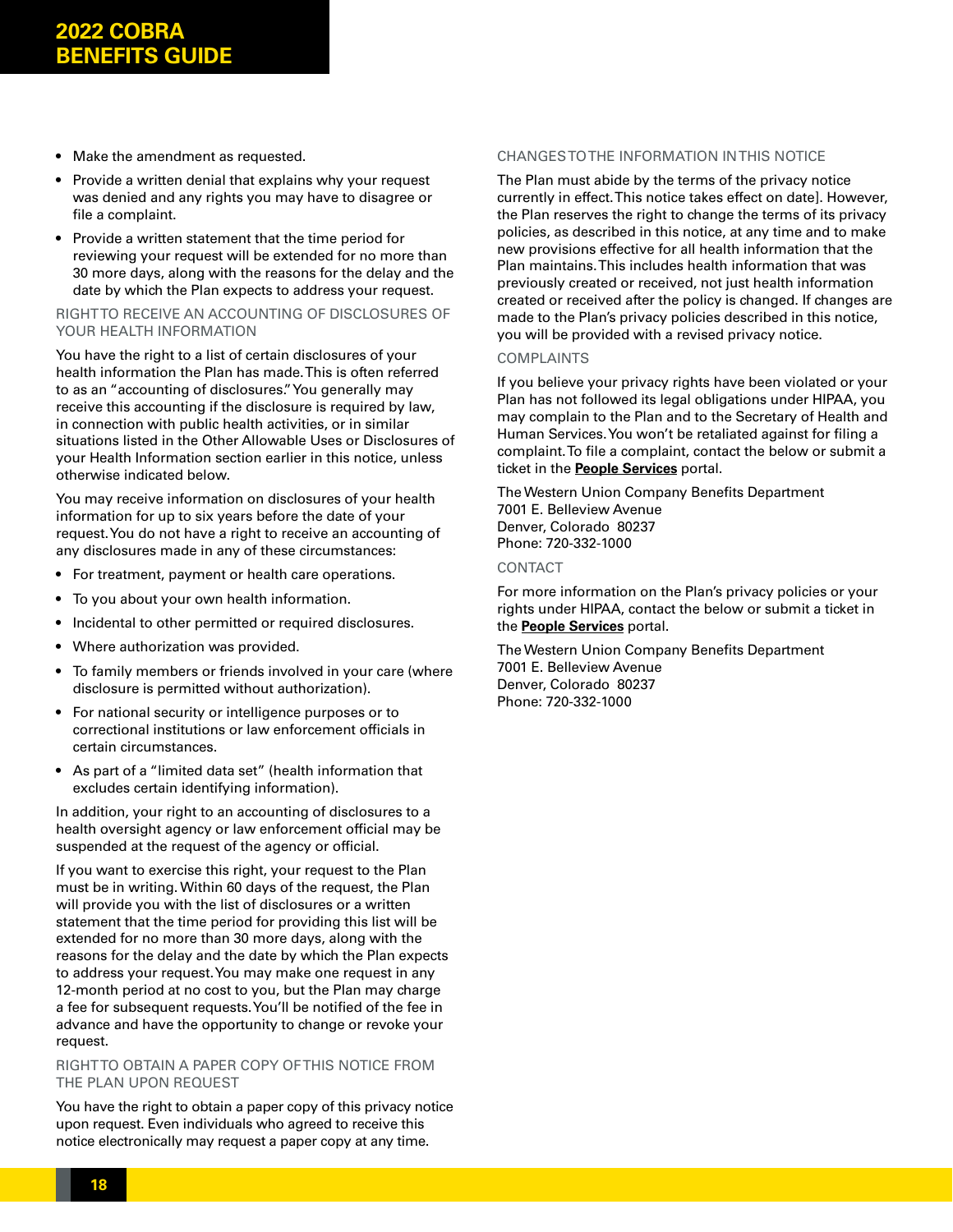<span id="page-18-0"></span>

# **CONTACT INFORMATION**

Have a question? Your answer is a call or a click away.

You may find many details about the Western Union benefit plans on the Mercer Marketplace 365+ website. However, you can use this table if you need to contact a benefit provider directly.

| <b>BENEFIT</b>                    | <b>CARRIER</b> | <b>PHONE</b>   | <b>WEBSITE</b>                             |
|-----------------------------------|----------------|----------------|--------------------------------------------|
| Mercer Marketplace 365+           | Mercer         | 1-866-867-6898 | www.mercermarketplaceplus.com/westernunion |
| Medical                           | Cigna          | 1-800-244-6224 | www.cigna.com                              |
| <b>Medical</b>                    | Kaiser         | see below      | www.kp.org                                 |
| <b>Prescription Home Delivery</b> | Cigna          | 1-800-835-3784 | www.cigna.com/coachrx                      |
| <b>Dental</b>                     | Cigna          | 1-800-244-6224 | www.cigna.com                              |
| <b>The TeleDentists</b>           | Cigna          |                | www.theteledentists.com/cigna              |
| <b>Vision</b>                     | <b>VSP</b>     | 1-800-877-7195 | www.vsp.com                                |
| <b>Telehealth</b>                 | MDLIVE - Cigna | 1-877-726-3171 | www.cigna.com                              |
| <b>Telehealth</b>                 | Kaiser         | 1-866-454-8855 | www.kp.org/getcare                         |

## **KAISER PHONE NUMBERS BY REGION**

| California                                                | 800-464-4000 or TTY 711<br>800-788-0616 (Spanish)<br>800-757-7585 (Chinese dialects) |
|-----------------------------------------------------------|--------------------------------------------------------------------------------------|
| Colorado                                                  | 800-632-9700                                                                         |
| Georgia                                                   | 888-865-5813 or TTY 711                                                              |
| Hawaii                                                    | 800-966-5955 or TTY 711                                                              |
| <b>Mid-Atlantic States</b><br>(DC, Maryland and Virginia) | 800-777-7902 or TTY 711                                                              |
| Washington<br>(Idaho and Washington)                      | 888-907-4636 or TTY 711                                                              |